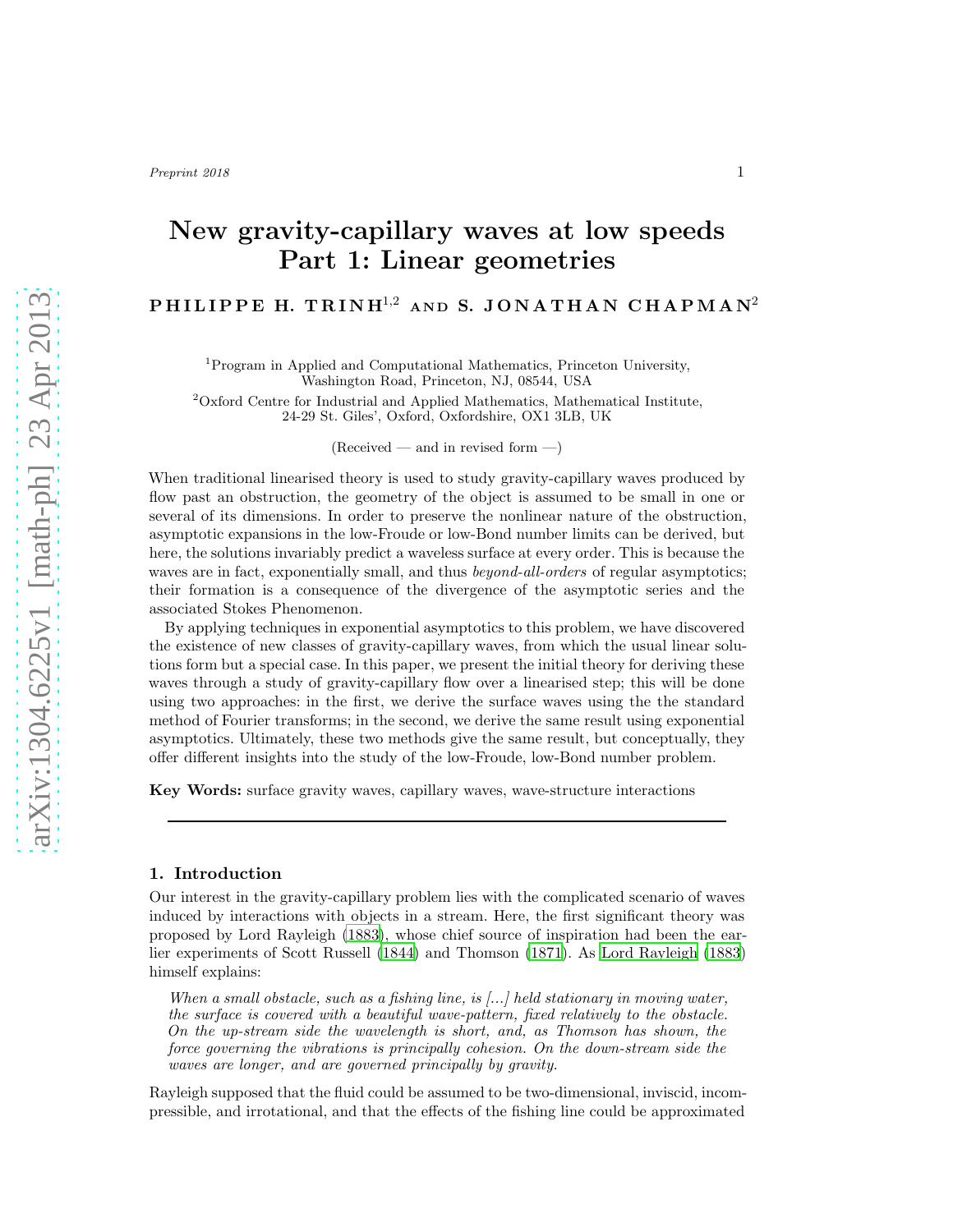

<span id="page-1-0"></span>Figure 1. Many types of gravity-capillary waves can be found when studying steady finite-depth flows subject to a disturbance. Possible solutions include profiles with (a) trapped bubbles, (b) solitary waves, (c) generalised solitary waves, (d) capillary waves upstream and gravity waves downstream, (e) localised wavepackets, and (f) Wilton ripples. The circled region in the lower-left, corresponding to low-Froude and low-Bond flows has been largely ignored and we aim to study this asymptotic limit.

by the application of a small pressure distribution to a single point on the free-surface (as might be produced by a small jet of air). Then, by linearising for small-amplitude waves and for a weakly-applied pressure distribution, the method of Fourier transforms produces an approximation of the upstream capillary waves and downstream gravity waves. As Rayleigh remarked, the theory is particularly successful in predicting that those particular wave patterns can only exist when the speed of the stream is somewhat faster than 23 centimetres per second.

Since Lord Rayleigh's seminal work, however, mathematical analyses of the general gravity-capillary problem have led to the realisation that, while the study of gravityonly or capillary-only flows are themselves rich in difficulties, the combination of both effects presents a much more formidable challenge. For the theory of finite-depth gravitycapillary waves, the Froude number  $F$ , representing the ratio between inertial and gravitational forces, and the Bond number  $B$ , representing the ratio between gravitational and surface tension forces, are the two crucial parameters in the problem. In Figure [1,](#page-1-0) we have illustrated a few of the different kinds of solutions that might be expected when studying even the simplest problems incorporating both effects. Generally, we can expect qualitatively similar types of behaviours even for different types of geometries (finite or infinite depth, perturbed by a submerged object or a pressure distribution, etc.). Thus, we will continue to refer to Figure [1,](#page-1-0) even for the case of Rayleigh's solution (for example), which is only technically applicable for infinite-depth flows.

The figure contains several key regions of interest that are primarily separated by the curve  $F = F_m$ , the line  $B = 1/3$ , and the line  $F = 1$ ; we will address these bifurcations later in the text, and they are also described in Appendix [A.](#page-20-0) Notice that if we begin with Rayleigh's fishing line problem, then solutions like the one in (d) may appear, but only in the region below the critical *dispersion curve* of  $F = F_m$ . In addition to Rayleigh's work, [Forbes \(1983\)](#page-22-0) and [Grandison & Vanden-Broeck \(2006\)](#page-22-1) have also studied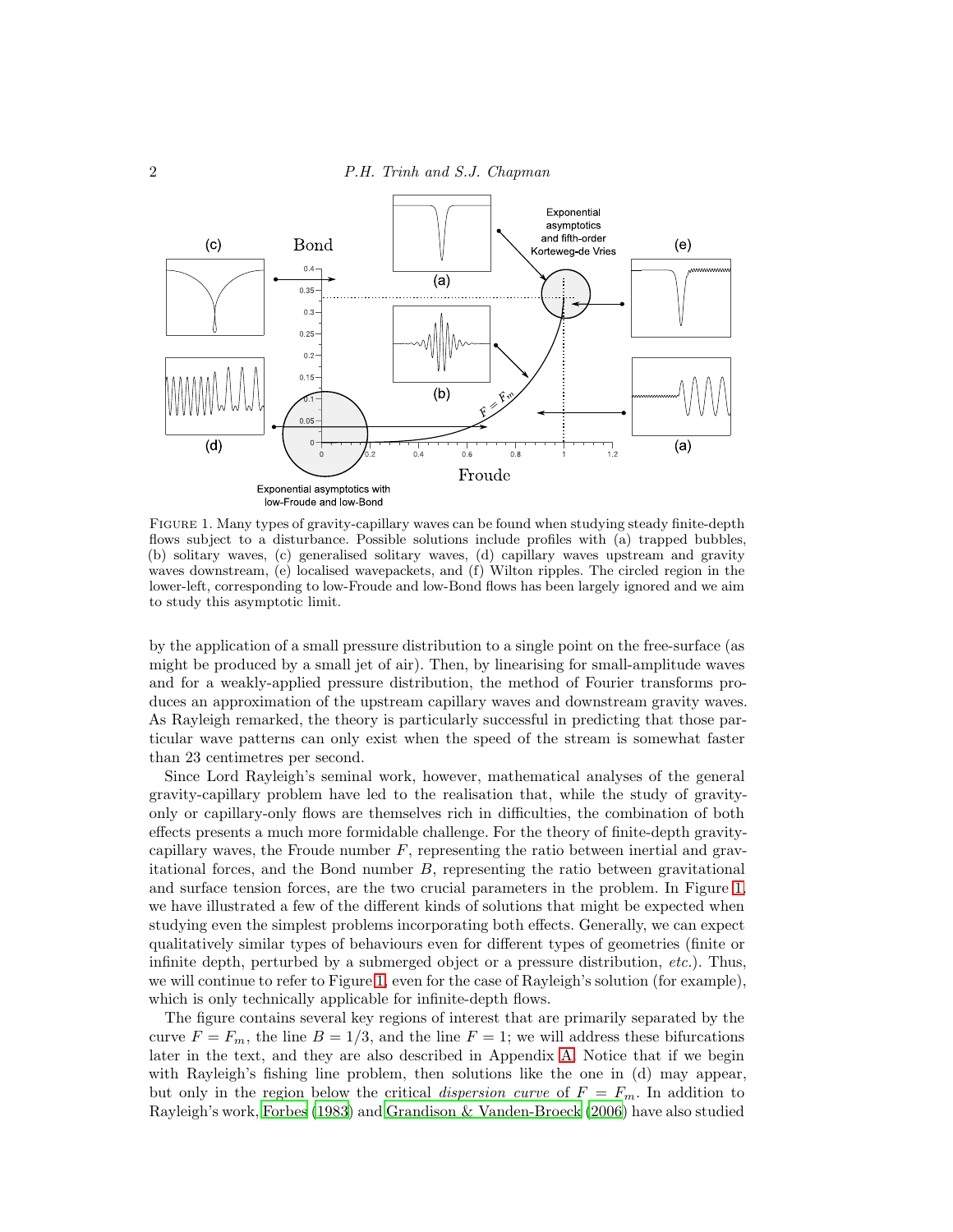this problem of capillary-upstream, gravity-downstream waves, but for flows over a semicircular obstruction. Within the region below  $F = F_m$ , it is also possible to find solutions (f) exhibiting the so-called Wilton Ripples phenomenon [\(Wilton 1915\)](#page-23-3); solutions with these secondary ripples have been computed numerically for the waves generated by a moving pressure distribution [\(Vanden-Broeck 2002\)](#page-23-4), and have also been seen in nature [\(Schooley 1960\)](#page-23-5).

If the Froude number is now held fixed, and the Bond number is increased, then as we approach the critical dispersion curve, the solution set bifurcates. In particular, Rayleigh's result is singular as this curve is approached, and the system may bifurcate into one of many possible solutions in the form of envelope solitary waves (e), where an appropriate model is the forced Nonlinear Schrödinger Equation. If the Bond number is increased further and past  $B = 1/3$ , then the solutions take the form of classical solitary waves (b) and can then be approximated by a forced Korteweg-de Vries Equation. Within all these regions, there is occasionally the possibility of non-uniqueness, and a single point in  $(F, B)$  space often does corresponds to multiple solutions, for which only one represents a perturbation from the uniform flow; for example, solutions can exhibit trapped bubbles (a), representing a perturbation from Crapper's [\(1957\)](#page-22-2) exact solution of the unforced purecapillary problem. These issues have been investigated for the case of flow induced by an applied pressure distribution by many authors, including [Vanden-Broeck & Dias \(1992](#page-23-6)), [Dias & Vanden-Broeck \(1993\)](#page-22-3), Dias *[et al.](#page-22-4)* [\(1996\)](#page-22-4), and [Maleewong](#page-22-5) *et al.* [\(2005](#page-22-5)*a,[b](#page-22-6)*).

Finally, the historically controversial region just to the right of the line  $F = 1$  separates subcritical and supercritical flows, and exists as a warning sign to those who remain unaware of the importance of exponentially small terms in singular problems. The earliest numerical simulations of this region, computed from the full nonlinear equations, were performed by [Hunter & Vanden-Broeck \(1983\)](#page-22-7). What they discovered was that when the Bond number is greater than  $1/3$ , the solution ressembles the classical depression solitary wave of  $(b)$ ; but if the Bond number is instead less than  $1/3$ , the numerical solutions are bedeviled by small-scale oscillations near the tails (c). These dimpled solutions could not be explained at the time, and their significance was quickly glossed over.

However, in the years that followed, a series of papers by [Hunter &](#page-22-8) Scheurle [\(1988](#page-22-8)), [Pomeau](#page-23-7) *et al.* [\(1988\)](#page-23-7), [Beale \(1991\)](#page-21-0), and [Sun \(1991\)](#page-23-8) established the notion of nonlocal (or generalised) solitary waves—essentially, a solitary wave coupled with exponentially small oscillations near the tails. Near the point  $F = 1$ ,  $B = 1/3$ , the water waves are governed by the fifth-order Korteweg-de Vries Equation, for which recent standardised techniques in exponential asymptotics can be applied [\(Grimshaw 2010;](#page-22-9) [Trinh 2010\)](#page-23-9). Indeed such ripples have been observed for the related case of internal gravity waves [Akylas & Grimshaw](#page-21-1) [\(1992\)](#page-21-1). The unique history and ultimately, the resolution of the fifth-order Korteweg-de Vries Equation is well documented and described in [Boyd \(1998\)](#page-22-10).

#### What do we plan to accomplish?

There are two areas that still require much work: what is the nature of gravity-capillary waves over more general topographies that *cannot* be considered small (such as over a large step in a channel or past any full-bodied obstruction) and in particular, what analytical and numerical work can be done in the regime where the Froude and Bond numbers tend to zero.

The crucial idea is that in the zero-Froude and zero-Bond solution, the free-surface is replaced by a rigid wall, with the full geometry of the obstruction preserved in the solution. Thus, asymptotic approximations for low-Froude and low-Bond numbers allow us to directly relate the generation of waves to the shape of the obstruction. This is in marked contrast to more traditional linear approximations which depend on an asymptotic limit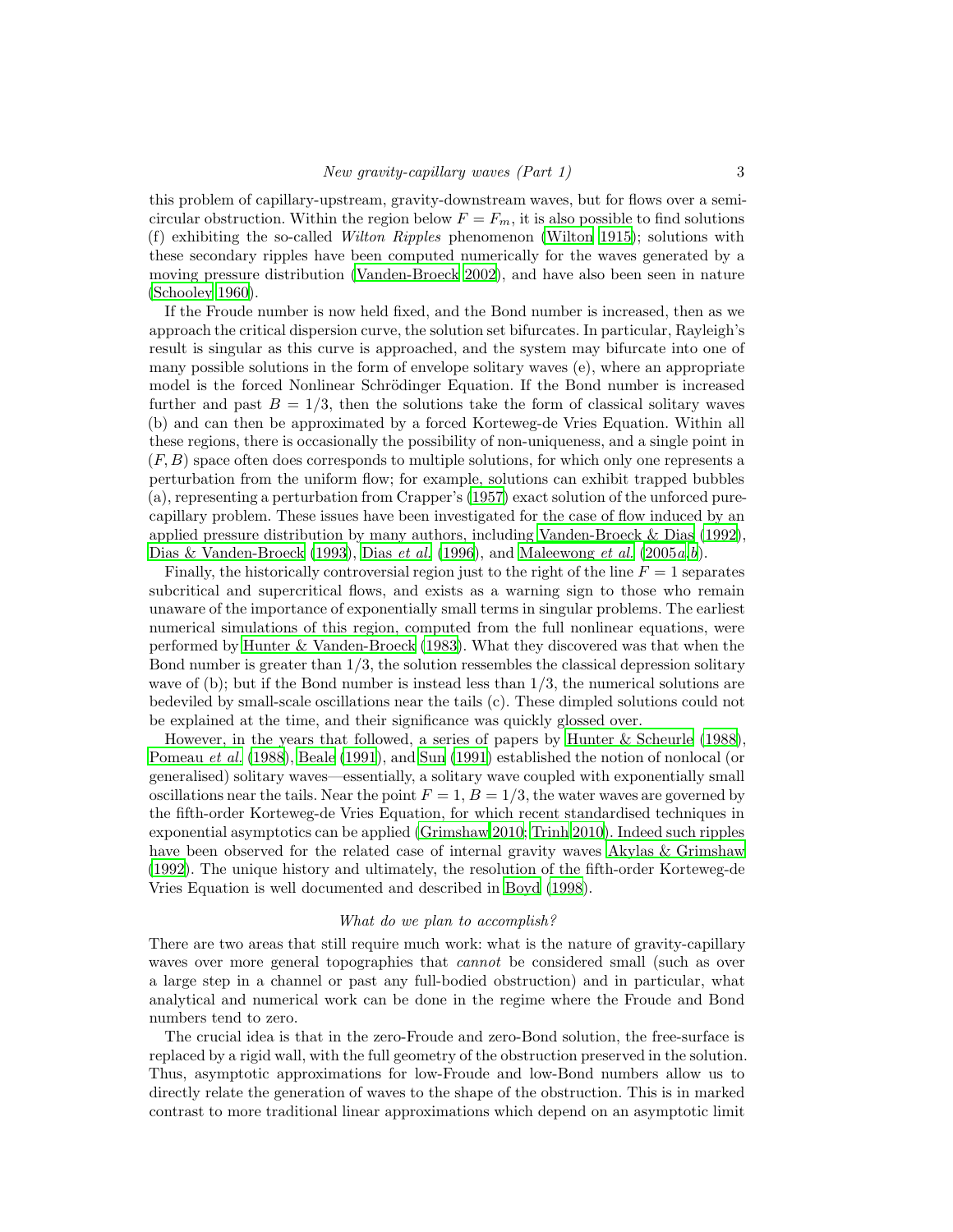#### 4 P.H. Trinh and S.J. Chapman

of small obstructions. The difficulty in the low-Froude, low-Bond limits, however, is that it represents a singular limit. At ever-decreasing Froude and Bond numbers, we would still expect waves to appear on the free-surface, but it is easy to check that the approximation at every single order in the asymptotic hierarchy yields a waveless solution. The waves are, in fact, exponentially small and thus *beyond-all-orders* of traditional asymptotics; in the context of gravity-only flows, this has been termed the Low-Speed Paradox, first mentioned by [Ogilvie \(1968\)](#page-22-11).

In this paper, we will study the problem of flow over a rectangular step, but rather than performing the full low-Froude, low-Bond analysis for  $\mathcal{O}(1)$  geometries, we first linearise for asymptotically small steps. The mathematical formulation is presented in §[3,](#page-5-0) and from here, the analysis can proceed in two equivalent ways. In §[4,](#page-6-0) we will regard the Froude and Bond numbers as fixed and  $\mathcal{O}(1)$ , and solve using Fourier transforms, after which we take  $F, B \to 0$ . This is to be contrasted to §[5,](#page-10-0) where we will take  $F, B \to 0$ immediately after the initial linearisation, and then make use of exponential asymptotics.

Our goals are twofold. First, we wish to compare and contrast the method of Fourier transforms with the method of exponential asymptotics. Do concepts like the Stokes Phenomenon and optimal truncation become more transparent using one approach over the other? Second, we wish to show how exponential asymptotics can be applied to the simpler linearised equations of the small-step problem. In the continuation of this paper (Part 2), we will work with the full nonlinear equations; this first excursion, then, provides a smooth transition to the more advanced techniques that underly the subsequent work. Similar ideas of comparing and contrasting the Fourier and exponential-asymptotics approach were used by [Mortimer \(2004\)](#page-22-12) and [Chapman & Mortimer \(2005\)](#page-22-13) in the study of partial differential equations.

## 2. Illustration of the general methodology

Before proceeding to the mathematical analysis, however, we shall describe the key ideas which underly the study to come.

Consider flow over a rectangular step in a channel. From the introduction, we know that for subcritical  $(F < 1)$  flows linearised theory predicts two regions of interest. In Region I below the critical dispersion curve of Figure [7,](#page-21-2) we expect flows with capillary waves upstream and gravity waves downstream, while in Region II above the dispersion curve, we expect localised solitary waves. As we will show in §[4,](#page-6-0) the key difference between Type I and II solutions is the kind of residue contributions that are collected in the Fourier inversion process: Region I solutions have four real residues (representing two real wavenumbers) while Region II solutions have four complex residues. However, this phenomenon can also be interpreted using exponential asymptotics, and we now give a taste of the underlying ideas of §[5.](#page-10-0)

When the free surface, described by the fluid speed  $q(\phi)$ , and streamline angle  $\theta(\phi)$ , as functions of the potential  $\phi$ , is expanded into an asymptotic series in powers of the Froude and Bond numbers, then we find that the expansions of  $q$  and  $\theta$  are waveless to every order. The exponentially small waves on the free-surface must instead be interpreted as arising from the *Stokes Phenomenon*, by which the coefficient of a subdominant exponential in an asymptotic expansion appears to change discontinuously as a so-called Stokes line is crossed. These concepts are connected to the divergence of the asymptotic expansions, and are reviewed in, for example, the works of [Dingle \(1973\)](#page-22-14) and [Boyd \(1998,](#page-22-10) [1999\)](#page-22-15).

Of course, the velocity  $qe^{-i\theta}$  is entirely well-behaved on the free surface, but its analytic continuation contains a singularity corresponding to the sharp rise in the step. It is this singularity that causes the asymptotic series to diverge, and is the origin of the Stokes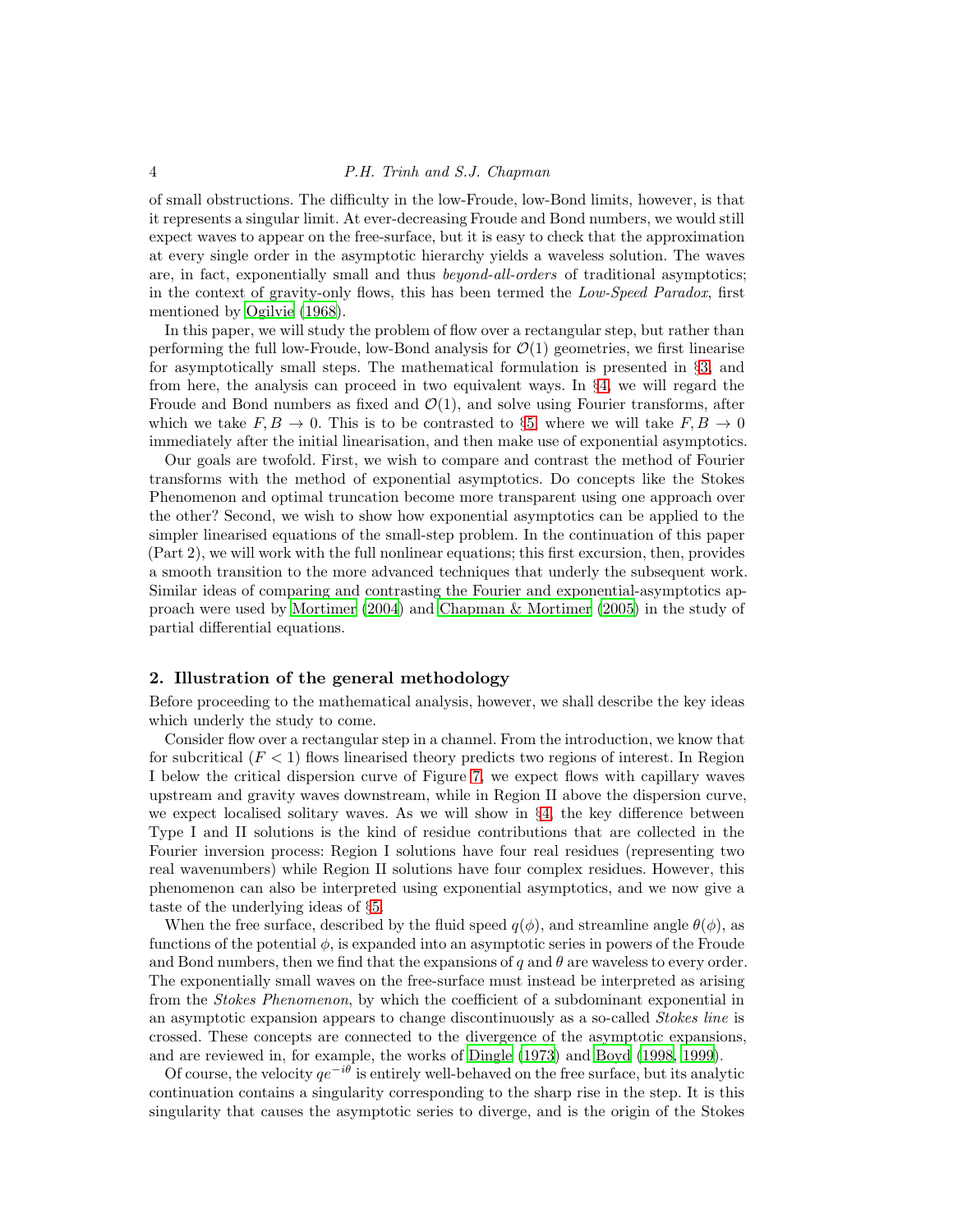

<span id="page-4-0"></span>FIGURE 2. The *physical* solutions of interest is  $\theta$ , the angle of the free-surface as a function of the potential  $\phi \in \mathbb{R}$ . The free-surface can be analytically continued, producing the perpendicular plane,  $\phi = w \in \mathbb{C}$ . This complex plane shares a correspondance with the physical  $\phi\psi$ -plane (darkly shaded). Singularties are shown as circles and Stokes lines are dashed. Singularites and Stokes lines in the lower complex w-plane are not illustrated.

lines. To study this issue, we complexify the free-surface, sending  $\phi \mapsto \overline{\phi} + i\overline{\psi} = \overline{w} \in \mathbb{C}$  and  $qe^{-i\theta} \mapsto \overline{q}e^{-i\overline{\theta}} = d\overline{w}/d\overline{z} \in \mathbb{C}$ . This is represented by the perpendicular plane (out of the page) in Figure [2.](#page-4-0) However, because of the nature of complex variables, we may continue to identify these new complexified variables,  $\overline{w}$  and  $d\overline{w}/d\overline{z}$ , with the usual quantities of w (the complex potential) and  $dw/dz$  (the complex velocity).

In Figure [2,](#page-4-0) the darkly shaded plane depicts the *physical*  $\phi\psi$ -plane—that is, the plane where fluid lies above the solid boundary, and where there is a single singularity due to the small step. In this work, we may speak of the *corner of the step generating a wave*, but we are actually referring to the singularity in the analytic continuation, identifiable with the step, rather than the step itself.

Once we have located these singularities, then we can expect Stokes lines (dashed in Figure [2\)](#page-4-0) to emerge from each one, across which the Stokes Phenomenon necessitates the switching-on of exponentially small waves (whose amplitudes scales like  $|\mathcal{S}|$  in Figure [2\)](#page-4-0). Afterwards, by the process of optimal truncation and Stokes smoothing, we can explicitly derive the form of the waves that switch on. Our work in this paper is an extension of the methods developed by [Chapman & Vanden-Broeck \(2002](#page-22-16)) for capillary waves, and [Chapman & Vanden-Broeck \(2006](#page-22-17)) for gravity waves. These studies are themselves based on the procedure of optimal truncation and Stokes smoothing, as described in [Olde Daalhuis](#page-22-18) et al. [\(1995\)](#page-22-18) and [Chapman](#page-22-19) et al. [\(1998\)](#page-22-19). In fact, the rectangular step in this paper is chosen for its simplicity; the exponential asymptotics theory will be later applied (in Part 2) to flows over more general nonlinear geometries (see also related work by [Trinh](#page-23-10) *et al.*  $(2011)$  and [Lustri](#page-22-20) *et al.*  $(2012)$ ].

It is important to note that this technique of optimal truncation and Stokes smoothing is presented here in preparation for the nonlinear analysis of Part 2. Indeed, for the simpler problem of Part 1, it is an equally valid approach to apply a WKB analysis to the linearised equation and search for solutions of the form  $Qe^{-\chi/\epsilon}$ . In the nonlinear variant, the same idea allows us to determine the argument of the exponentials,  $\chi$ , but not the constant (Stokes) multipliers, Q. Finding these Stokes multipliers is the key difficulty of nonlinear problem, and one method is to use the exponential asymptotics presented here.

However, the methodology we use is not the only such approach for studying exponen-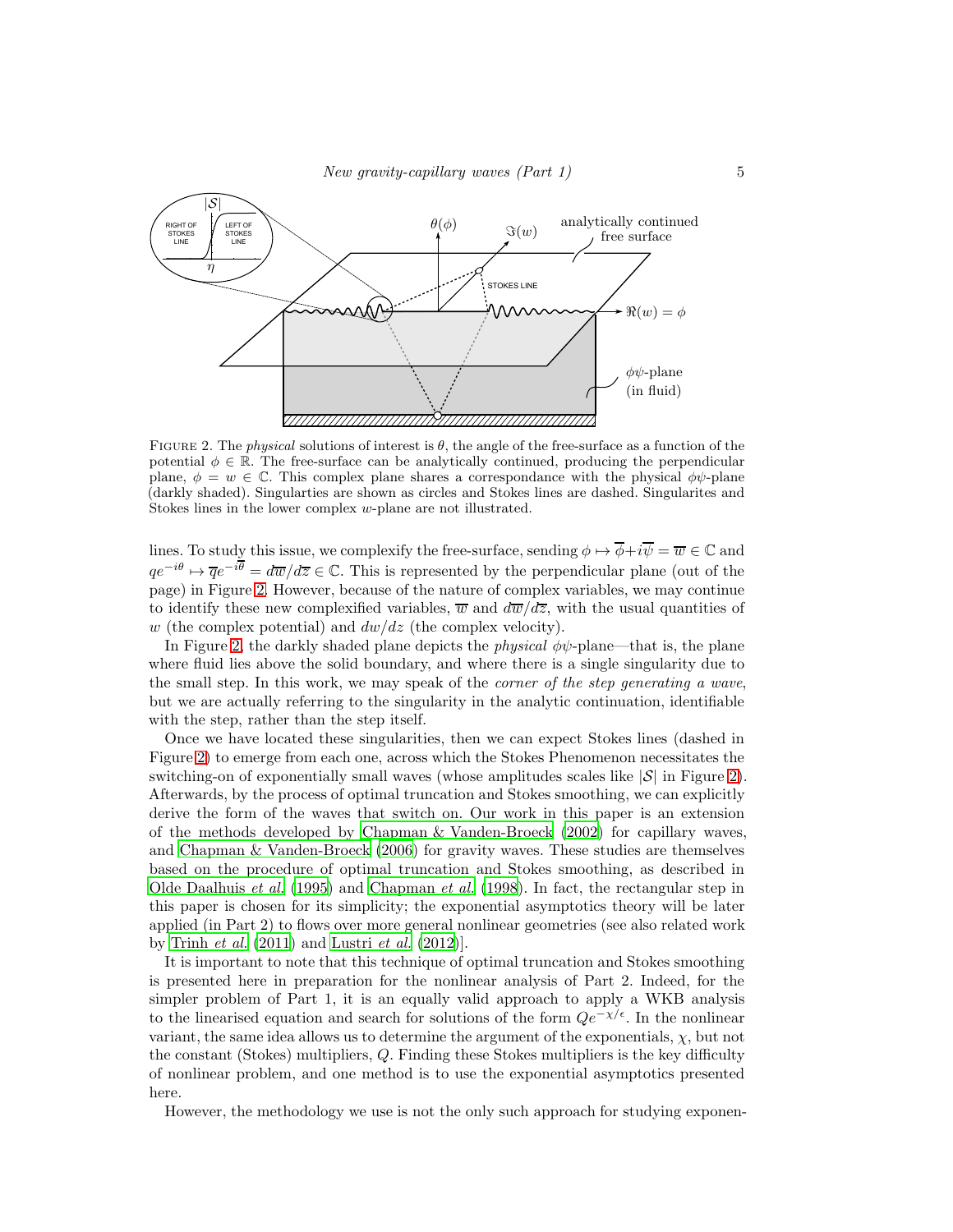6 P.H. Trinh and S.J. Chapman



<span id="page-5-1"></span>FIGURE 3. The flow in the physical xy-plane (left) is first mapped to the potential  $w = \phi + i\psi$ plane, then again mapped to the upper half  $\zeta = \xi + i\eta$  plane (right) using  $\zeta = e^{-w}$ . Later, the analysis will proceed by assuming that the height of the step is small.

tially phenomena. Indeed, there exists a substantial community that uses, for example, Borel summation and for which the relevant waves originate from singularities in the Borel plane. We refer readers to the tutorials and reviews by Boyd [\(1998](#page-22-10), Chap. 4), [Olde Daalhuis \(1999\)](#page-22-21), [Costin \(2008](#page-22-22)), [Grimshaw \(2010](#page-22-9)) and the references therein.

#### <span id="page-5-0"></span>3. Mathematical formulation

Consider steady two-dimensional potential flow of an incompressible fluid over a rectangular step in a channel (Figure [3\)](#page-5-1). Far upstream, the flow is uniform with constant velocity U and the height of the channel is  $L$ . We first non-dimensionalise the velocity with U and the length with  $L/\pi$ . Then, if the fluid velocity is  $\mathbf{u} = (u, v) = \nabla \phi$ , the potential satisfies Laplace's equation,

$$
\nabla^2 \phi = 0. \tag{3.1}
$$

On all boundaries, we have the kinematic condition,

$$
\frac{\partial \phi}{\partial n} = 0,\t\t(3.2)
$$

and on the free surface, Bernoulli's equation gives

<span id="page-5-2"></span>
$$
\frac{F^2}{2}\left(|\nabla\phi|^2 - 1\right) + y = -B\kappa,\tag{3.3}
$$

where  $F = U/\sqrt{gL}$  is the Froude number defined for gravitational constant g; B =  $\sigma/(\rho g L^2)$  is the Bond number defined according to the surface tension parameter  $\sigma$  and density  $\rho$ ; and  $\kappa$  is the curvature, defined to be positive if the center of curvature lies in the fluid region.

We then define the complex potential by  $w = \phi + i\psi$ , where  $\psi$  is the streamfunction, and conformally map the flow from the physical plane to the strip between  $\psi = -\pi$ and  $\psi = 0$ . A second transformation with  $w \mapsto \zeta = \xi + i\eta = e^{-w}$  is then used to map the potential plane to the upper-half ζ−plane. The stagnation and corner points of the step are mapped to  $\zeta = -1$  and  $\zeta = -b$ , respectively, and we can prescribe the step by  $y = \delta f(x) = \delta H(x)$  where  $H(x)$  is the Heaviside function and  $\delta \ll 1$ . These physical and ζ-planes are shown in Figure [3.](#page-5-1)

The flow can now be handled more easily by formulating the problem in terms of the hodograph variables,  $\log (dw/dz) = \log q - i\theta$ , where q is the speed of the flow and  $\theta$  is the angle the streamines make with the  $x$ -axis. Then by Cauchy's Theorem, it can be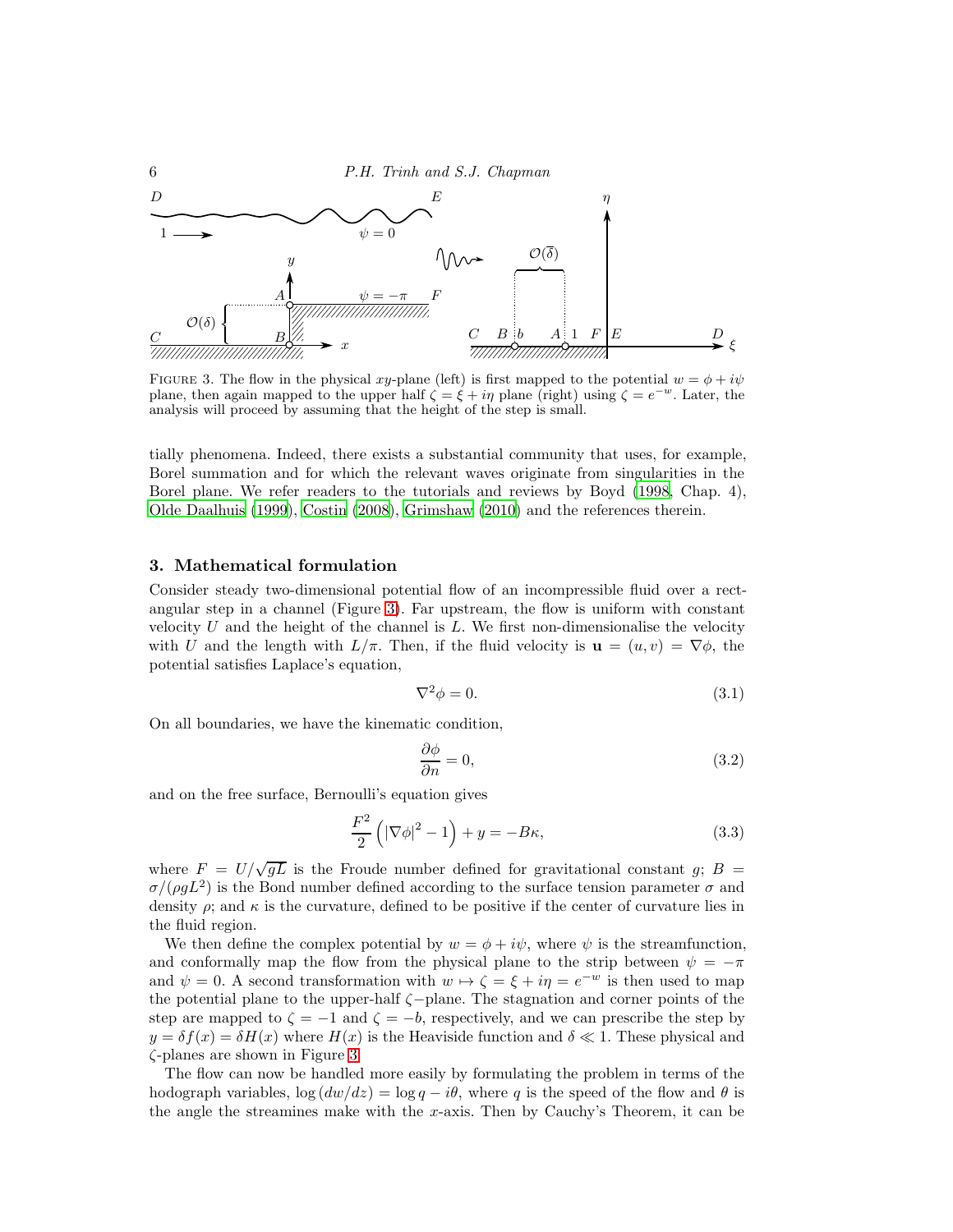shown that

<span id="page-6-1"></span>
$$
\log q = -\frac{1}{\pi} \int_{-\infty}^{\infty} \frac{\theta(\xi')}{\xi' - \xi} d\xi'.
$$
\n(3.4)

Reposing the potential problem in terms of this integral formulation is a standard technique—see for example, [King & Bloor \(1987](#page-22-23), [1990\)](#page-22-24) and [Tuck \(1991](#page-23-11)) for further descriptions. Bernoulli's equation [\(3.3\)](#page-5-2) can also be transformed into a more convenient form by differentiating with respect to the arclength parameter s (increasing in the flow direction), and using

$$
\frac{d}{ds} = \frac{d\phi}{ds}\frac{d}{d\phi} = q\frac{d}{d\phi}.
$$

Then after rearranging, Bernoulli's equation becomes

<span id="page-6-2"></span>
$$
F^{2}\left[q^{2}\frac{dq}{d\phi}\right] - B\left[q^{2}\frac{d^{2}\theta}{d\phi^{2}} + q\frac{dq}{d\phi}\frac{d\theta}{d\phi}\right] = -\sin\theta.
$$
 (3.5)

Note that in the usual treatment of linearised flow in a channel (*cf.* [Lamb 1932](#page-22-25) and [King & Bloor 1987,](#page-22-23) [1990\)](#page-22-24) the problem is typically nondimensionalised so that the channel depth is 1. Our decision to nondimensionalise with a depth of  $\pi$  is instead consistent with the choice of [Chapman & Vanden-Broeck \(2006\)](#page-22-17).

#### <span id="page-6-0"></span>4. Classical linearised theory for small steps

Linearised solutions for flow over a slight bottom topography have been treated for the case of gravity waves in the classic text of [Lamb \(1932\)](#page-22-25) as well in King [& Bloor \(1987](#page-22-23), [1990\)](#page-22-24). For the case of gravity-capillary waves, [Forbes \(1983](#page-22-0)) performed the analysis for flow over a semi-circular obstruction (using the Joukowski map), but surprisingly, a similar analysis does not seem to have been done for the case of flow over a step.

First, so as to distinguish the free-surface and boundary, we use the following notation: if  $\xi > 0$  and hence we are positioned on the free-surface, then we let  $\xi = e^{-\phi}$  and  $\theta(\xi) = \theta_f(\phi)$ , where  $\phi$  varies between  $\infty$  and  $-\infty$ ; otherwise, if  $\xi < 0$  and we are positioned on the channel bottom, then we let  $\xi = -e^{-\phi}$  and  $\theta(\xi) = \theta_b(\phi)$ , where now  $\phi$ varies between  $-\infty$  and  $\infty$ . The boundary integral [\(3.4\)](#page-6-1) can first be written as

$$
-\frac{1}{\pi} \int_{-\infty}^{\infty} \frac{\theta(\xi')}{\xi' - \xi} d\xi' = -\frac{1}{\pi} \left[ \int_{-\infty}^{\infty} \frac{\theta_f(s)}{1 - e^{-(\phi - s)}} ds - \int_{-\infty}^{\infty} \frac{\theta_b(t)}{1 + e^{-(\phi - t)}} dt \right]
$$

$$
\equiv P_f(\phi)
$$

with  $\phi \in (-\infty, \infty)$ .  $P_f(\phi)$  can then be written as a sum of convolutions

$$
P_f(\phi) = -\frac{1}{\pi} \left[ (\theta_f * k_+)(\phi) - (\theta_b * k_-)(\phi) \right],
$$
\n(4.1)

where

$$
k_{\pm}(\sigma) = \frac{1}{1 \mp e^{-\sigma}},\tag{4.2}
$$

and the convolution product is defined by

$$
(g * h)(\phi) \equiv \int_{-\infty}^{\infty} g(s) \cdot h(\phi - s) \ ds.
$$
 (4.3)

To linearise  $\theta$  for small steps, we set

$$
\theta = \delta \theta^{(1)} + \delta^2 \theta^{(2)} + \dots \tag{4.4}
$$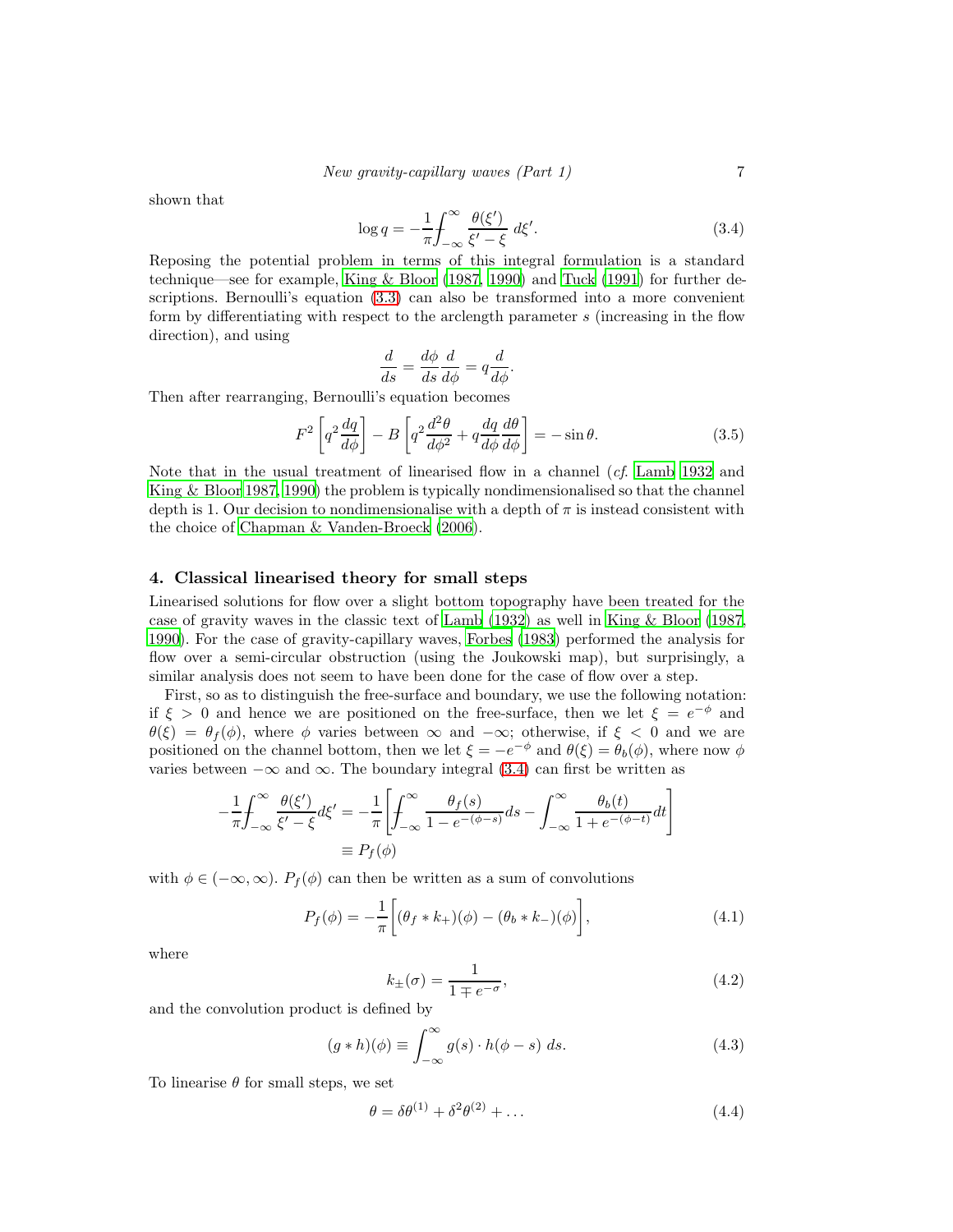so that for  $\xi > 0$  and along the free-surface,  $q(\xi) = \exp\{P_f(\phi)\} = 1 + \mathcal{O}(\delta)$  from the expression in [\(3.4\)](#page-6-1). Then at  $\mathcal{O}(\delta)$  we get:

<span id="page-7-1"></span><span id="page-7-0"></span>
$$
\overline{\theta}_b^{(1)} = f'(\phi),\tag{4.5}
$$

$$
F^2 \frac{dP_f^{(1)}}{d\phi} - B \frac{d^2 \theta_f^{(1)}}{d\phi^2} = -\theta_f^{(1)}.
$$
\n(4.6)

Here and henceforth, primes denote differentiation in  $\phi$  (or later, w). Note that [\(4.5\)](#page-7-0) can be obtained using the relations  $\tan \theta_b = f'(x(\phi))$  and  $dx/d\phi = \cos \theta/q$ , applied along the channel bottom. Finally, [\(4.6\)](#page-7-1) can be written as

<span id="page-7-2"></span>
$$
-\frac{F^2}{\pi} \frac{d}{d\phi} \left[ (\theta * k_+)(\phi) - (f' * k_-)(\phi) \right] - B \frac{d^2 \theta}{d\phi^2} = -\theta.
$$
 (4.7)

In this last equation, we have replaced the notation of  $\theta_f^{(1)}$  with  $\theta$ , so long as it remains clear that we are only interested in the first approximation, evaluated along the freesurface.

#### 4.1. Fourier integrals

We will define the Fourier transform of a function,  $f(x)$  as

$$
\mathscr{F}[f] \equiv \int_{-\infty}^{\infty} f(x)e^{-ikx} dx.
$$

Taking the transform of eqn [\(4.7\)](#page-7-2) gives

$$
-\frac{F^2}{\pi}(-ik)\bigg[\mathscr{F}[\theta]\mathscr{F}[k_+] - \mathscr{F}[f']\mathscr{F}[k_-]\bigg] - B(ik)^2\mathscr{F}[\theta] = -\mathscr{F}[\theta],
$$

and we can use the fact that

$$
\mathscr{F}[k_+] = -\frac{\pi i}{\tanh \pi k} \quad \text{and} \quad \mathscr{F}[k_-] = -\frac{\pi i}{\sinh \pi k}, \tag{4.8}
$$

and rearrange to get

$$
\mathscr{F}[\theta] = \frac{kF^2}{kF^2 \cosh \pi k - \sinh \pi k (Bk^2 + 1)} \int_{-\infty}^{\infty} f'(t)e^{-ikt} dt.
$$
 (4.9)

Inversion then gives the form of the free-surface:

<span id="page-7-3"></span>
$$
\theta = \frac{F^2}{2\pi} \int_{-\infty}^{\infty} \frac{k}{g(k)\cosh\pi k} \left[ \int_{-\infty}^{\infty} f'(t)e^{ik(t-\phi)} dt \right] dk,\tag{4.10}
$$

where

<span id="page-7-4"></span>
$$
g(k) = kF^2 - \tanh(\pi k)(Bk^2 + 1)
$$
\n(4.11)

is the dispersion relation and we will go on to define the inversion contour more specifically in the next section. The different root arrangements of the dispersion relation and their relationships with the various solutions mentioned in the introduction is expounded in Appendix [A,](#page-20-0) but briefly, there are two types of poles: the first type lies entirely on the imaginary axis and affects the free surface primarily near the origin  $\phi = 0$ . Setting  $k = \pm \beta_0, \pm \beta_1, \ldots$ , where  $\beta_i \in \mathbb{R}$ , we see that these poles are given by solving the equation:

<span id="page-7-5"></span>
$$
\frac{\tan(\pi \beta_n)}{\beta_n} = \frac{F^2}{1 - B\beta_n^2}, \quad \text{for } n = 1, 2, 3, ... \tag{4.12}
$$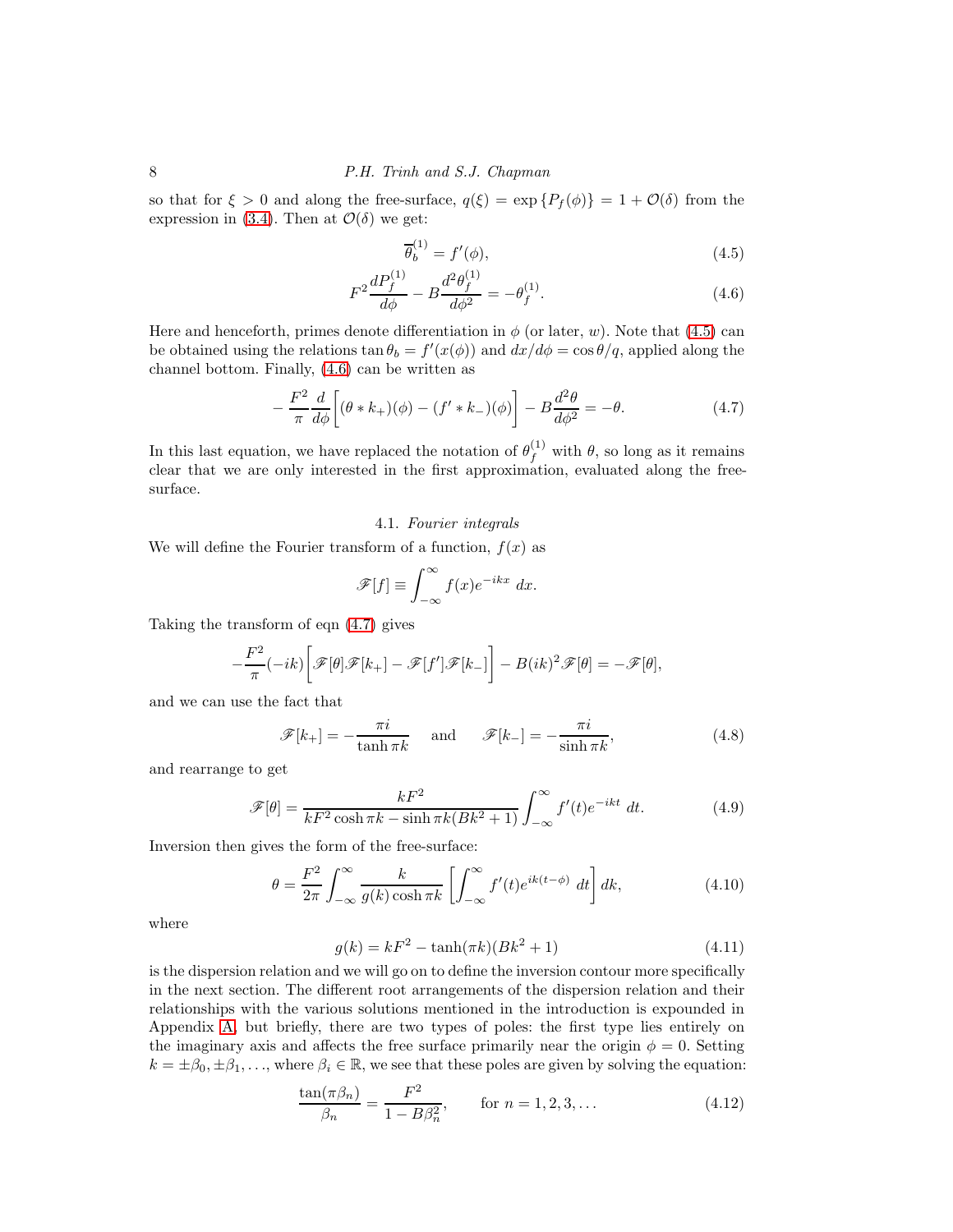

<span id="page-8-1"></span>FIGURE 4. When there are four real wavenumbers, the Fourier inversion of eqn  $(4.13)$  is done so that for  $\phi > 0$ , the gravity residues  $(k = \pm k_0)$  are collected, whereas for  $\phi < 0$ , the capillary residues  $(k = \pm k_1)$  are collected. If there are four complex wavenumbers, then the residues in the upper and lower-half plane are similarly collected, in the orientation prescribed by the dotted lines.

and where  $\beta_0 = 0$ . The second type of pole corresponds to the wavenumbers of the gravitycapillary waves; if we let  $k = \pm k_0, \pm k_1$  be these wavenumbers and order them according to their behaviours as determined in Region I (of Figure [7\)](#page-21-2), then  $\pm k_0$  corresponds to gravity waves and  $\pm k_1$  to capillary waves, with  $0 < k_0 < k_1$ . However, if the Froude and Bond numbers are chosen to lie in Region II (of Figure [7\)](#page-21-2), then the four residues will be entirely complex, and we identify the poles in the lower-half plane with  $k_0$  and  $-\overline{k_0}$ , and the poles in the upper-half plane with  $k_1$  and  $-\overline{k_1}$ . The reasons for this will become clear in the next section.

#### 4.2. Fourier inversion

At this point, we will now substitute the expression  $f(t) = H(t)$  for the geometry of the step into [\(4.10\)](#page-7-3), giving

<span id="page-8-0"></span>
$$
\theta = \frac{F^2}{2\pi} \int_{-\infty}^{\infty} \frac{k e^{-ik\phi}}{g(k)\cosh(\pi k)} dk.
$$
\n(4.13)

First, let us perform the Fourier inversion for solutions in Region I, so with four real wavenumbers; the contour is illustrated in Figure [4.](#page-8-1)

The definition of the integral in [\(4.13\)](#page-8-0) suffers from the presence of the four poles along the real axis, and this is a symptom of the unnatural and idealised steady-state problem  $[c.f. Stoker (1957, p.174)$  $[c.f. Stoker (1957, p.174)$  $[c.f. Stoker (1957, p.174)$  and Debnath [\(1994,](#page-22-26) p.44). We must re-define the integration contour along the real  $k$ -axis, taking in account the correct radiation conditions far upstream and far downstream from the disturbance. Suppose that  $\phi > 0$ : in this case, we deform the contour into the lower-half k-plane, where the integrand tends to zero as  $k \to -i\infty$ . In the limit that  $\phi \to \infty$ , we want to preserve only gravity waves, and so we only collect the residues from  $k = \pm k_0$ . Similarly, if  $\phi < 0$ , then we still deform into the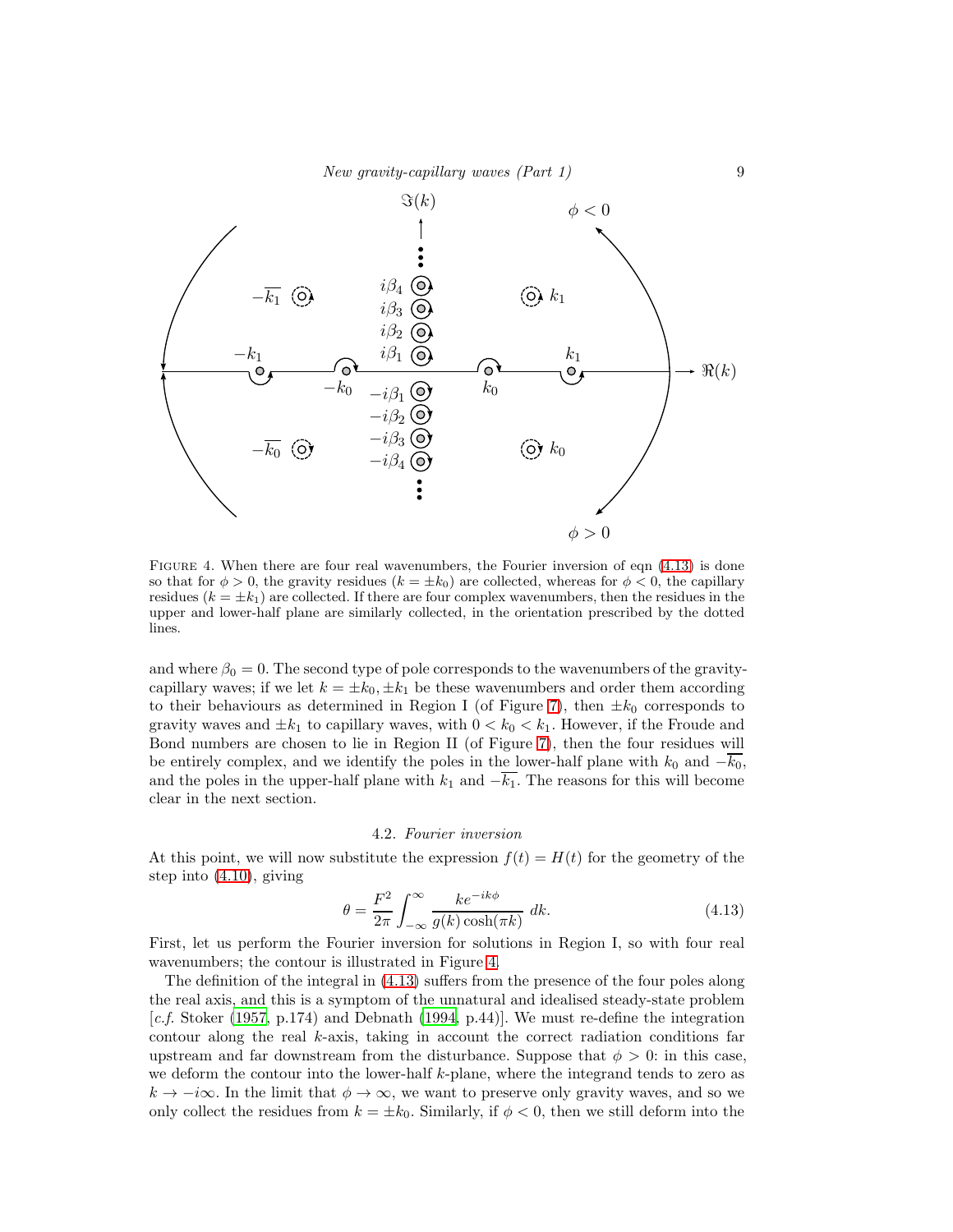upper-half k-plane, but the path is chosen so that the residues  $k = \pm k_1$  are collected as  $\phi \rightarrow -\infty$ .

With this in mind, we may write the Fourier integral [\(4.13\)](#page-8-0) as

$$
\theta = \frac{F^2}{2\pi} \int_{-\infty}^{\infty} \frac{G(k)}{g(k)} dk = \frac{F^2}{2\pi} \begin{cases} \left[ \oint_{+k_0} + \oint_{-\overline{k_0}} + \sum_{n=1}^{\infty} \oint_{-i\beta_n} \right] \frac{G(k)}{g(k)} dk & \phi > 0\\ \left[ \oint_{+k_1} + \oint_{-\overline{k_1}} + \sum_{n=1}^{\infty} \oint_{+i\beta_n} \right] \frac{G(k)}{g(k)} dk & \phi < 0, \end{cases}
$$
(4.14)

where  $G(k) = ke^{-ik\phi}/\cosh(\pi k)$  and the integral-shorthand represents contour integrals around the indicated poles. Note that we have also included the residue contribution from  $k = i\beta_0 = 0$  since this is simply zero. Rather than performing the separate cases for the upstream and downstream solutions, let us write  $k = k^*$  for either  $k_0$  or  $k_1$ , and where we thus require  $\Re(k^*) > 0$  and  $\Im(k^*) \ge 0$  for  $\phi \le 0$ .

Away from the critical curves and between regions in Figure [7,](#page-21-2) the poles are simple roots of  $g(k)$ , so the upstream and downstream solutions can be written as

$$
\theta_{\pm} = \frac{F^2}{2\pi} \left[ \pm 2\pi i \left\{ \frac{G(k^*)}{g'(k^*)} + \frac{G(-\overline{k^*})}{g'(-\overline{k^*})} \right\} \pm 2\pi i \sum_{n=1}^{\infty} \frac{G(\pm i\beta_n)}{g'(\pm i\beta_n)} \right],
$$
  
=  $F^2 i \left[ \pm 2i \Im \left\{ \frac{G(k^*)}{g'(k^*)} \right\} \pm \sum_{n=0}^{\infty} \frac{G(\pm i\beta_n)}{g'(\pm i\beta_n)} \right],$  (4.15)

where we have used the properties of g and G to conclude that  $\frac{G(-k)}{g(-\overline{k})} = -\frac{G(k)}{g(k)}$  $\frac{G(\kappa)}{g(k)}$ . From [\(4.15\)](#page-9-0), the solution can then be expressed as

$$
\theta_{\pm} = F^2 \left[ \frac{\pm 2|k^*|e^{\Im(k^*)\phi}}{|g'(k^*)\cosh(\pi k^*)|} \right] \sin \left( \Re(k^*)\phi - \text{Arg}(k^*) + \text{Arg}[g'(k^*)\cosh(\pi k^*)] \right) - F^2 \sum_{n=1}^{\infty} \left[ \frac{\beta_n}{\cos(\pi \beta_n)g'(i\beta_n)} \right] e^{-\beta_n |\phi|}, \quad (4.16)
$$

and the  $\pm$  signs in [\(4.16\)](#page-9-1) are associated with  $\phi \leq 0$ , respectively. Again, recall that for gravity (−) waves, we set  $k^* = k_0$  while for capillary (+) waves, we set  $k^* = k_1$ . Note that from expression [\(4.16\)](#page-9-1) for  $\theta$ , the (re-scaled) free-surface can then be computed from

<span id="page-9-1"></span><span id="page-9-0"></span>
$$
y \sim \delta \int^x \theta(s) \ ds,
$$

<span id="page-9-2"></span>and moreover, in the limit that  $\phi \to \pm \infty$ , the contributions from  $k = \mp i \beta_n$  of [\(4.16\)](#page-9-1) tend to zero, leaving only the the contributions from the residues at  $k = \pm k_0, \pm k_1$ .

#### 4.3. Taking the Low-Froude and low-Bond limits

The key result of the previous section, eqn [\(4.16\)](#page-9-1), provides the form of the gravitycapillary waves over a small step. However, we are more interested in the nature of this approximation as the Froude and Bond numbers tend to zero, so we let  $F = \beta \epsilon$  and  $B = \beta \tau \epsilon^2$ , where  $\epsilon \ll 1$ . This particular scaling for F and B is chosen so that a power of  $\epsilon$  is associated with each derivative of the dependent variables of [\(3.3\)](#page-5-2)—thus  $\epsilon$  for the gradient  $\nabla \phi$ , and  $\epsilon^2$  for the curvature  $\kappa$ . The reason for this choice will become clear later when we perform the exponential asymptotic analysis.

With this choice for the Froude and Bond numbers, a balance of terms in eqn [\(4.11\)](#page-7-4)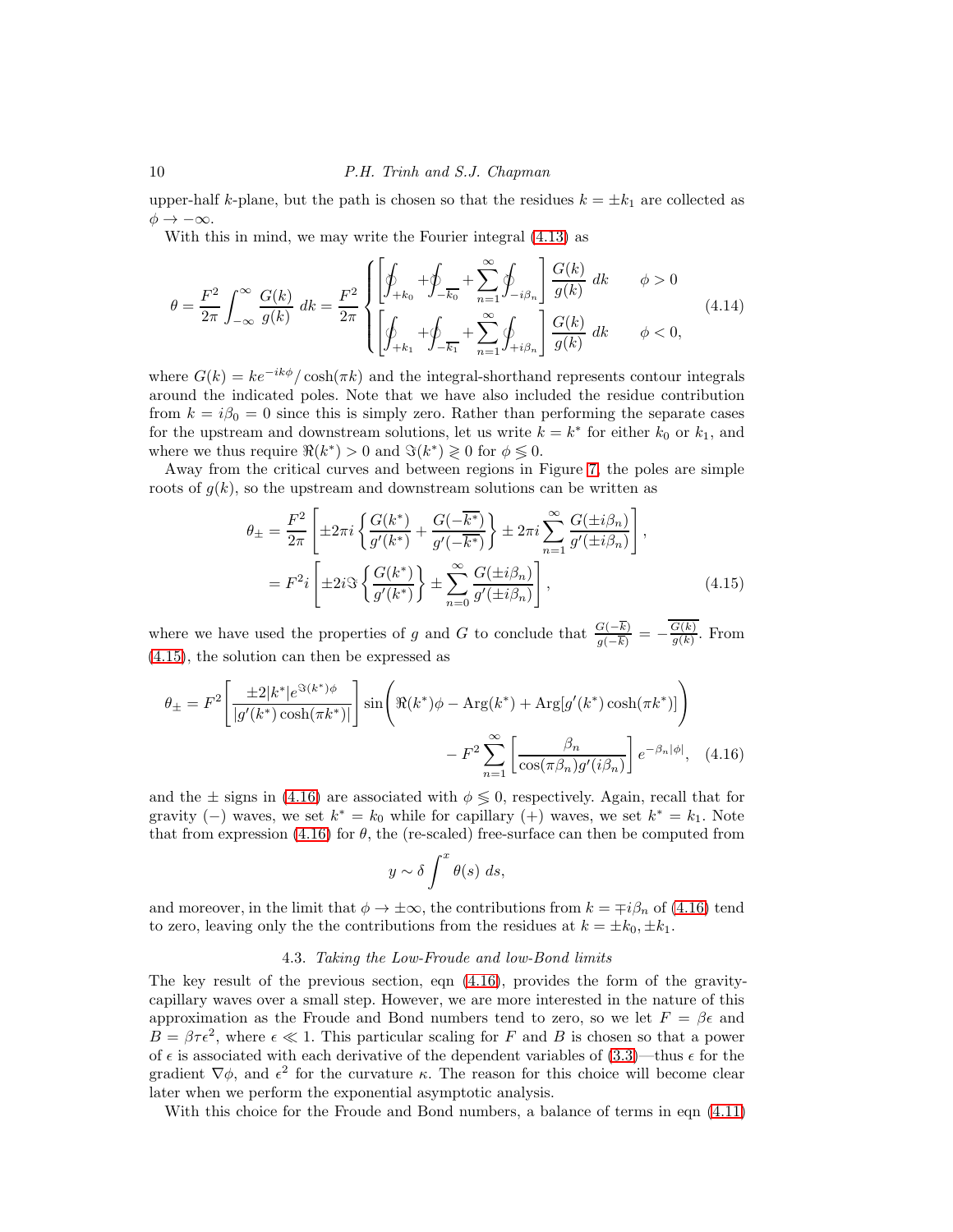tells us that  $k = \mathcal{O}(1/\epsilon)$ . Since tanh( $\pi k$ ) ~ 1 for  $\Re(k) > 0$ , we can write the dispersion relation [\(4.11\)](#page-7-4) as

$$
\beta \tau(\epsilon k)^2 - \beta(\epsilon k) + 1 \sim 0,
$$

where we only consider the roots with  $\Re(k) > 0$ . Then we have the fact that

<span id="page-10-1"></span>
$$
k_{\pm} \sim \frac{D_{\pm}}{\epsilon},\tag{4.17}
$$

where  $D_{\pm}$  is defined by

<span id="page-10-2"></span>
$$
D_{\pm} \equiv \frac{1 \pm \sqrt{\Delta}}{2\tau},\tag{4.18}
$$

with  $\Delta$  defined by

<span id="page-10-4"></span>
$$
\Delta \equiv 1 - \frac{4\tau}{\beta}.\tag{4.19}
$$

The negative sign of eqn [\(4.17\)](#page-10-1) corresponds to gravity waves  $(k_ - = k_0)$  and the positive sign to capillary waves  $(k_{+} = k_1)$ , and the condition that both wavenumbers are real is equivalent to  $\Delta > 0$  or  $\tau < \beta/4$ . In fact, this also indicates that the critical dispersion curve  $F = F_m$  in Figure [1](#page-1-0) and Figure [7](#page-21-2) tends to the curve  $B = F^2/4$  as  $F \to 0$ . Now, using  $k_{\pm}$  [\(4.17\)](#page-10-1) and  $D_{\pm}$  [\(4.18\)](#page-10-2) in  $g'(k)$  [\(4.11\)](#page-7-4), we can show that

$$
g'(k_{\pm}) \sim \pm \beta \epsilon \sqrt{\Delta}, \qquad (4.20)
$$

and also that

<span id="page-10-3"></span>
$$
\cosh(\pi k_{\pm}) \sim \cosh\left(-\frac{\pi}{\epsilon}D_{\pm}\right) = \frac{1}{2}\left(e^{-\pi D_{\pm}/\epsilon} + e^{\pi D_{\pm}/\epsilon}\right) \sim \frac{e^{\pi D_{\pm}/\epsilon}}{2}.\tag{4.21}
$$

Returning to the form of the linear solution [\(4.16\)](#page-9-1), notice that the terms in the infinite sum are exponentially small as  $|\phi| \to \infty$ . Certainly for the case where  $\Im(k^*) = 0$ , the contribution from the sinusoidal waves remains in the far field, but it is still unclear at the moment what role the infinite sum plays, particularly when  $\phi = \mathcal{O}(1)$ . This will be clarified in the exponential asymptotics to come. We now use  $(4.17)$ – $(4.21)$ , and isolate the wave component of the solution [\(4.16\)](#page-9-1) in the low-Froude, low-Bond limit. As  $|\phi| \to \infty$ , the amplitude of the waves (in  $\theta$ ) is shown to be

<span id="page-10-5"></span>Amplitude of 
$$
\theta_{\exp} \sim \frac{4\delta}{\epsilon} \left| \frac{D_{\pm}}{\sqrt{\Delta}} \right| \exp \left[ -\frac{\pi \Re(D_{\pm})}{\epsilon} - \frac{|\Im(D_{\pm})\phi|}{\epsilon} \right]
$$
 (4.22)

where we have multiplied the first-order approximation by  $\delta$ . Notice that in this final result, we have inserted additional absolute-value signs for  $\Im(D_{\pm})\phi = \pm \sqrt{\Delta}\phi$ . This is in order to dispel the ambiguity of the sign of  $\sqrt{\Delta}$  when  $\Delta < 0$  and in order to enforce the condition that the waves decay as  $\phi \to \pm \infty$  [indeed, recall the restrictions of  $k^*$  in [\(4.15\)](#page-9-0) and [\(4.16\)](#page-9-1)].

This completes our determination of the gravity-capillary waves, and we now move on to retrieve a similar result using exponential asymptotics.

#### <span id="page-10-0"></span>5. Exponential asymptotics

In the classical linearisation method of the previous section, we derived the small-step formula [\(4.16\)](#page-9-1) for  $F, B = \mathcal{O}(1)$ , only to afterwards take the low-Froude, low-Bond limits. In the method of exponential asymptotics, we will instead take the  $F, B \rightarrow 0$  limit immediately after the initial linearisation.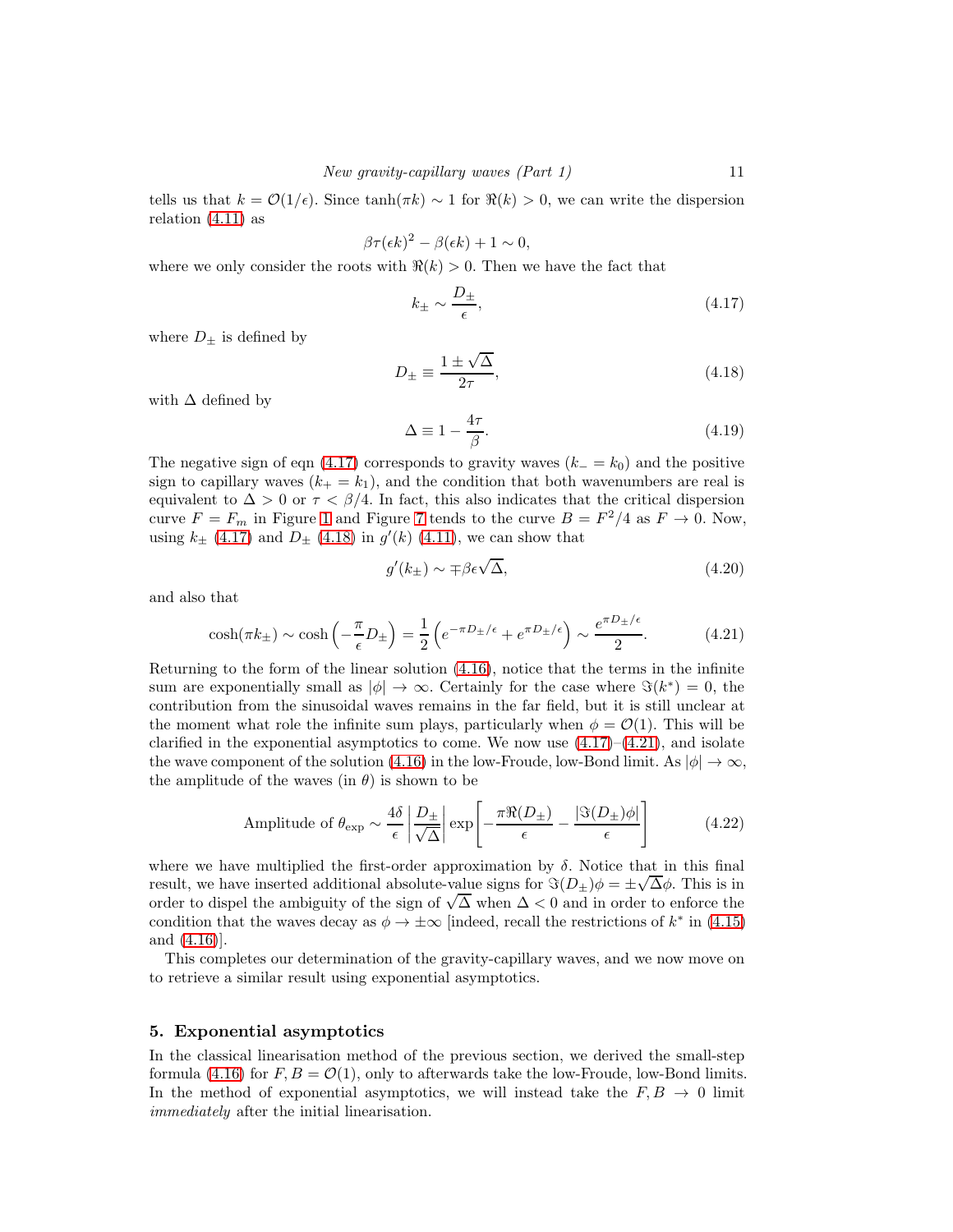As explained in our overview of the methodology, we want to complexify the free boundary variables  $(\xi, \phi, q, \theta)$ , which is simply equivalent to replacing the variables by their (2D) complex analogue. Analytically continuing the boundary integral [\(3.4\)](#page-6-1) into the upper-half  $\xi$ -plane gives,

$$
\log q - i\theta = -\frac{1}{\pi} \int_{-\infty}^{0} \frac{\theta(\xi')}{\xi' - \zeta} d\xi' + \mathcal{H}\theta(\zeta),\tag{5.1}
$$

where we have relabeled  $\xi \mapsto \zeta$  and H denotes a Hilbert transform operator on the free-surface,  $\xi' \geqslant 0$ :

$$
\mathcal{H}\theta(\zeta) = -\frac{1}{\pi} \int_0^\infty \frac{\theta(\xi')}{\xi' - \zeta} d\xi'.\tag{5.2}
$$

Complexifying the dynamic condition [\(3.5\)](#page-6-2) also gives

$$
\beta \epsilon \left[ q^2 \frac{dq}{dw} \right] - \beta \tau \epsilon^2 \left[ q^2 \frac{d^2 \theta}{dw^2} + q \frac{dq}{dw} \frac{d\theta}{dw} \right] = -\sin \theta, \tag{5.3}
$$

with a relabeling of  $\phi \mapsto w$ , and where we have used the scalings for the Froude and Bond numbers given in §[4.3.](#page-9-2) The expressions in  $(5.1)$ – $(5.3)$  then provide an equation for the complexified free-surface, and this was illustrated using the perpendicular plane in Figure [2.](#page-4-0) At the end of the analysis, we must also remember to add any solutions from analytic continuation into the *lower*-half  $\zeta$ -plane.

Assuming that the step is small, and letting  $b = 1 + \overline{\delta}$ , where  $\overline{\delta} \ll 1$ , then linearising around the uniform stream gives

<span id="page-11-5"></span>
$$
q = 1 + \overline{\delta}q' + \mathcal{O}(\overline{\delta}^2) \quad \text{and} \quad \theta = \overline{\delta}\theta' + \mathcal{O}(\overline{\delta}^2). \tag{5.4}
$$

Then [\(5.1\)](#page-18-0) gives to leading order in  $\overline{\delta}$  (dropping primes)

<span id="page-11-0"></span>
$$
q - i\theta = \frac{1}{2(\zeta + 1)} + \mathcal{H}\theta(\zeta).
$$
 (5.5)

The dynamic condition in [\(3.5\)](#page-6-2) gives to leading order in  $\overline{\delta}$  (also dropping primes)

$$
\beta \epsilon \frac{dq}{dw} - \beta \tau \epsilon^2 \frac{d^2 \theta}{dw^2} = -\theta,
$$

and using the fact that

$$
\frac{d}{dw}=-\zeta\frac{d}{d\zeta},\qquad \frac{d^2}{dw^2}=\zeta\frac{d}{d\zeta}+\zeta^2\frac{d^2}{d\zeta^2},
$$

the linearised dynamic condition becomes

<span id="page-11-1"></span>
$$
\beta \epsilon \zeta \frac{dq}{d\zeta} + \beta \tau \epsilon^2 \left[ \zeta^2 \frac{d^2 \theta}{d\zeta^2} + \zeta \frac{d\theta}{d\zeta} \right] = \theta. \tag{5.6}
$$

## 5.1. Outer problem

<span id="page-11-4"></span>We first write the solutions of eqns  $(5.5)$  and  $(5.6)$  as a regular asymptotic expansion:

<span id="page-11-3"></span>
$$
\theta \sim \sum_{n=0}^{\infty} \epsilon^n \theta_n
$$
 and  $q \sim \sum_{n=0}^{\infty} \epsilon^n q_n$ , (5.7)

which gives at leading order,

<span id="page-11-2"></span>
$$
\theta_0 = 0,\tag{5.8}
$$

$$
q_0 = \frac{1}{2(\zeta + 1)},\tag{5.9}
$$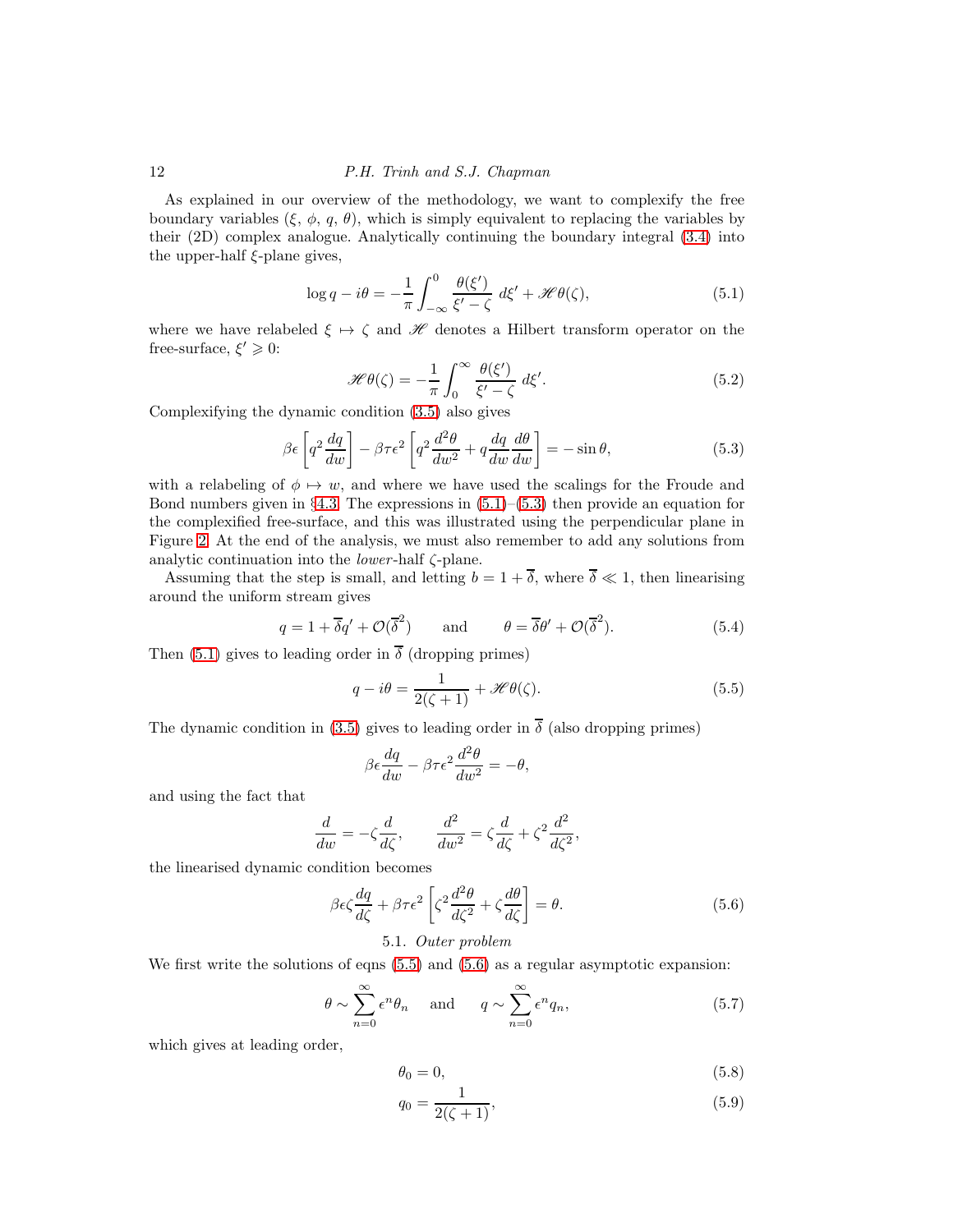while at  $\mathcal{O}(\epsilon^n)$  for  $n \geq 1$ , we have

<span id="page-12-1"></span><span id="page-12-0"></span>
$$
q_n = i\theta_n + \mathcal{H}[\theta_n(\zeta)] \tag{5.10}
$$

$$
\beta \zeta \frac{dq_{n-1}}{d\zeta} + \beta \tau \left[ \zeta^2 \frac{d^2 \theta_{n-2}}{d\zeta^2} + \zeta \frac{d\theta_{n-2}}{d\zeta} \right] = \theta_n. \tag{5.11}
$$

Now the leading-order solution  $q_0$  in [\(5.9\)](#page-11-2) has a singularity in the analytic continuation of the free-surface,  $\zeta = -1$ , which corresponds to the corner of the linearised step. But we see by eqns  $(5.10)$ – $(5.11)$  that at each subsequent order,  $q_n$  is determined by the first and second derivatives of  $q_{n-1}$  and  $q_{n-2}$ , respectively. Thus, each subsequent order must add to the power of the early singularity, so that in the limit that  $n \to \infty$ , the effect of this early singularity dominates the behaviour of the late-order terms;  $q_n$ , then, will diverge like a factorial over power:

<span id="page-12-2"></span>
$$
q_n \sim \frac{Q\Gamma(n+\gamma)}{\chi^{n+\gamma}},\tag{5.12}
$$

with  $\gamma$  constant, Q and  $\chi$  as functions of  $\zeta$ , and with  $\chi(-1) = 0$ ; of course, the same process leads to a similar expression for  $\theta_n$ :

<span id="page-12-5"></span>
$$
\theta_n \sim \frac{\Theta \Gamma(n+\gamma)}{\chi^{n+\gamma}}.\tag{5.13}
$$

At this point, we can profit from yet another simplification: as  $n \to \infty$ , and when  $\zeta$  is taken near the Stokes line (which we will soon derive), the integral in [\(5.10\)](#page-12-0) is found to be exponentially subdominant to the other terms of the same equation. Essentially, this occurs because  $|\chi|$  is smallest near the singularity,  $\zeta = -1$ , and grows along the Stokes line as it tends towards the free-surface, upon which the integral is evaluated. This simplification was used in [Chapman & Vanden-Broeck \(2002](#page-22-16), [2006](#page-22-17)), was discussed in detail for the more interesting case of ship waves in [Trinh](#page-23-10)  $et$  al. [\(2011](#page-23-10)), and was also rigorously justified in the context of the Saffman-Taylor viscous fingering problem by Xie & Tanveer  $(2003)$ ; in any case, the assumption can simply be checked a posteriori after obtaining the correct form of  $\chi$ . From [\(5.10\)](#page-12-0) then, we have

<span id="page-12-6"></span>
$$
q_n \sim i\theta_n,\tag{5.14}
$$

valid as  $n \to \infty$ . Using this simplification, the  $\mathcal{O}(\epsilon^n)$  terms are then given by [\(5.11\)](#page-12-1), with

<span id="page-12-3"></span>
$$
\beta \zeta \frac{dq_{n-1}}{d\zeta} - \beta \tau i \left[ \zeta^2 \frac{d^2 q_{n-2}}{d\zeta^2} + \zeta \frac{dq_{n-2}}{d\zeta} \right] \sim -iq_n. \tag{5.15}
$$

Substitution of the ansatz in [\(5.12\)](#page-12-2) into [\(5.15\)](#page-12-3) gives to leading order as  $n \to \infty$ :

<span id="page-12-7"></span>
$$
(\beta \tau i \zeta^2) \left(\frac{d\chi}{d\zeta}\right)^2 + (\beta \zeta) \frac{d\chi}{d\zeta} - i = 0,
$$
\n(5.16)

or

$$
\frac{d\chi}{d\zeta} = -i \left[ \frac{\beta \pm \sqrt{\beta^2 - 4\beta\tau}}{2\beta\tau} \right] \left( -\frac{1}{\zeta} \right) \Longrightarrow \frac{d\chi}{d\zeta} = i D_{\pm} \left( \frac{1}{\zeta} \right),\tag{5.17}
$$

with  $D_{\pm}$  as in [\(4.18\)](#page-10-2). Requiring that  $\chi(-1) = 0$ , we then have

<span id="page-12-4"></span>
$$
\chi = iD_{\pm} \log \left( -\zeta \right). \tag{5.18}
$$

(For convenience, we shall sometimes drop the subscript notation of  $\pm$  where it is not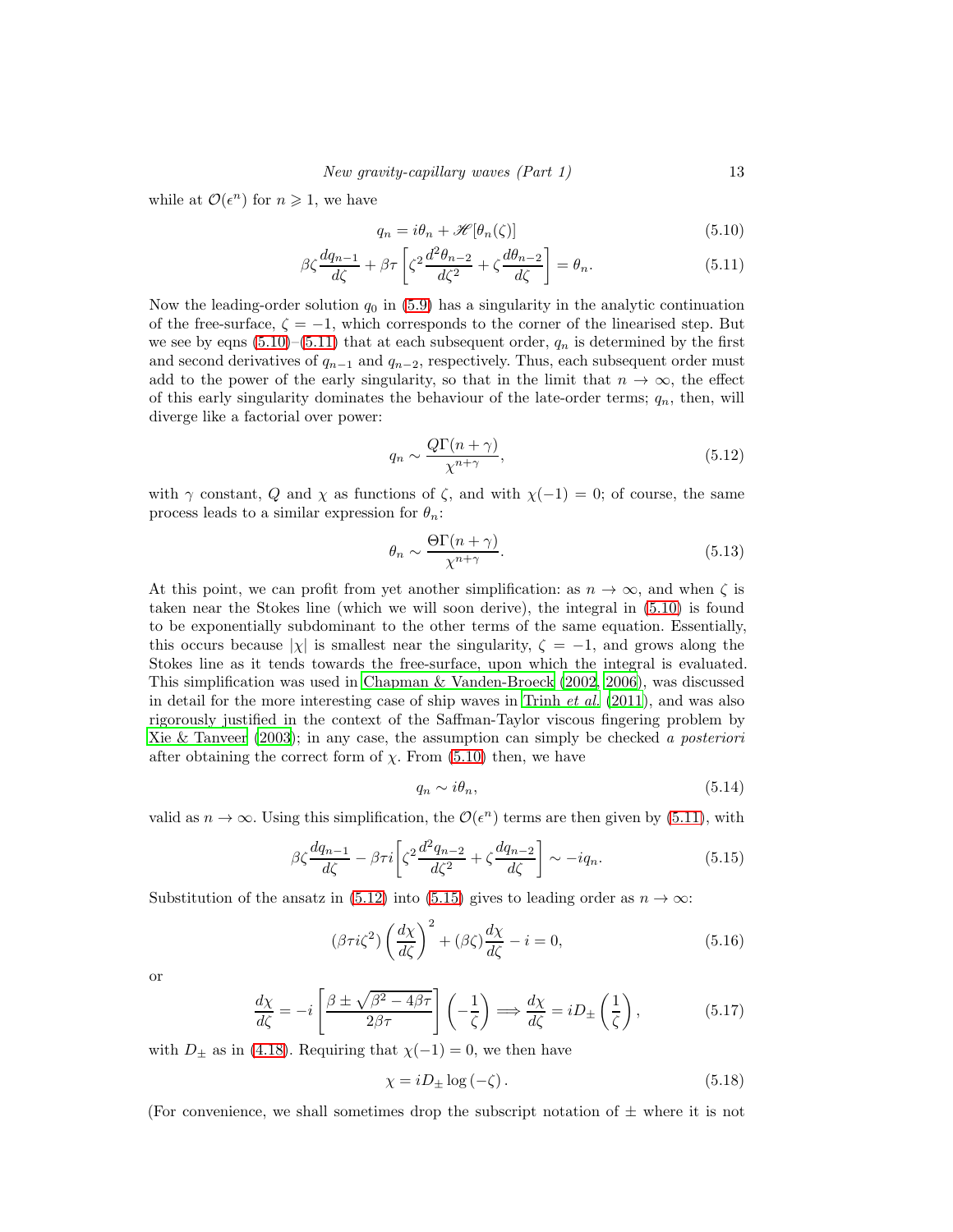

<span id="page-13-0"></span>FIGURE 5. In Region I with  $\Delta > 0$ , both capillary and gravity Stokes lines emerge from  $w = -i\pi$ and intersect the origin. Across this point, we expect a gravity wave to switch-on downstream and a capillary wave to switch-on upstream.

relevant). Proceeding to next order in [\(5.15\)](#page-12-3), we also have

$$
\frac{dQ}{d\zeta} \left[ \beta \zeta i - 2\beta \tau \zeta^2 \frac{d\chi}{d\zeta} \right] = Q \left[ \beta \tau \zeta^2 \frac{d^2 \chi}{d\zeta^2} + \beta \tau \zeta \frac{d\chi}{d\zeta} \right]
$$

and substituting the equation for  $\chi$  in [\(5.18\)](#page-12-4) zeros the right-hand side of the above expression; therefore  $Q = \text{constant} = \Lambda$ . Finally, to determine the constant  $\gamma$ , we note that in order to match the the leading order solution in eqn [\(5.9\)](#page-11-2) with the ansatz of eqn  $(5.12)$ , we need  $\gamma = 1$ .

Before we go on to discuss the implications of these late-order terms, let us inspect the singulant,  $\chi$ . From [Dingle \(1973\)](#page-22-14), we know that Stokes lines must emerge from the singularity at  $\zeta = -1$ , and are prescribed by locations where successive terms in the expansions of  $\theta$  and q have the same phase, *i.e.* where

$$
\Im(\chi) = 0 \quad \text{and} \quad \Re(\chi) \geq 0.
$$

From this, we can verify that in the lower-half complex potential plane (which we identify with points in physical space), the Stokes lines are given by the curves  $w = \mu(s) \in \mathbb{C}$ with

$$
\mu(s) = \begin{cases} si & \text{if } \Delta > 0 \text{ and for } s \in \left[ -\pi, 0 \right] \\ s + i \left[ \frac{\Re(D_\pm)}{\Im(D_\pm)} s - \pi \right] & \text{if } \Delta < 0 \text{ and for } |s| \in \left[ 0, \pi \frac{\Im(D_\pm)}{\Re(D_\pm)} \right]. \end{cases}
$$
(5.19)

Consider the case that  $\Delta > 0$ . As shown in Figure [5,](#page-13-0) both the capillary and gravity Stokes lines coalesce along the imaginary  $\psi$  axis, and we would thus expect for waves to switch-on as the free-surface is analytically continued across the origin—gravity waves downstream and capillary waves upstream. This transition is denoted either by  $\mathcal{B} > \mathcal{C}$  or  $\mathcal{B} > \mathcal{C}$ , describing the action of the base solution [\(5.7\)](#page-11-3) switching on a capillary or gravity wave, respectively. The greater-than sign reminds us that the Stokes line corresponds to the location where the base solution reaches peak exponential dominance over the capillary or gravity wave [\(Dingle 1973\)](#page-22-14).

However, in inferring the behaviour of the Stokes contributions as  $\Delta$  is decreased from  $\Delta > 0$  to  $\Delta < 0$ , we must take great care in selecting the correct branch of the various square roots if we wish to continue to identify the same negative sign in  $D_{\pm}$  to gravity waves and the same positive sign to capillary waves. A much easier mechanism is to see a posteriori which side the exponentials are decaying or growing and to assign the appropriate wave to the decaying region; we comment on this shortly in §[5.3](#page-17-0) once we have derived the form of the exponentials. For the moment, however, it is sufficient to claim that as  $\Delta$  decreases from positive to negative values, the previously coalescent Stokes lines split, with the capillary-associated line moving upstream and the gravity-associated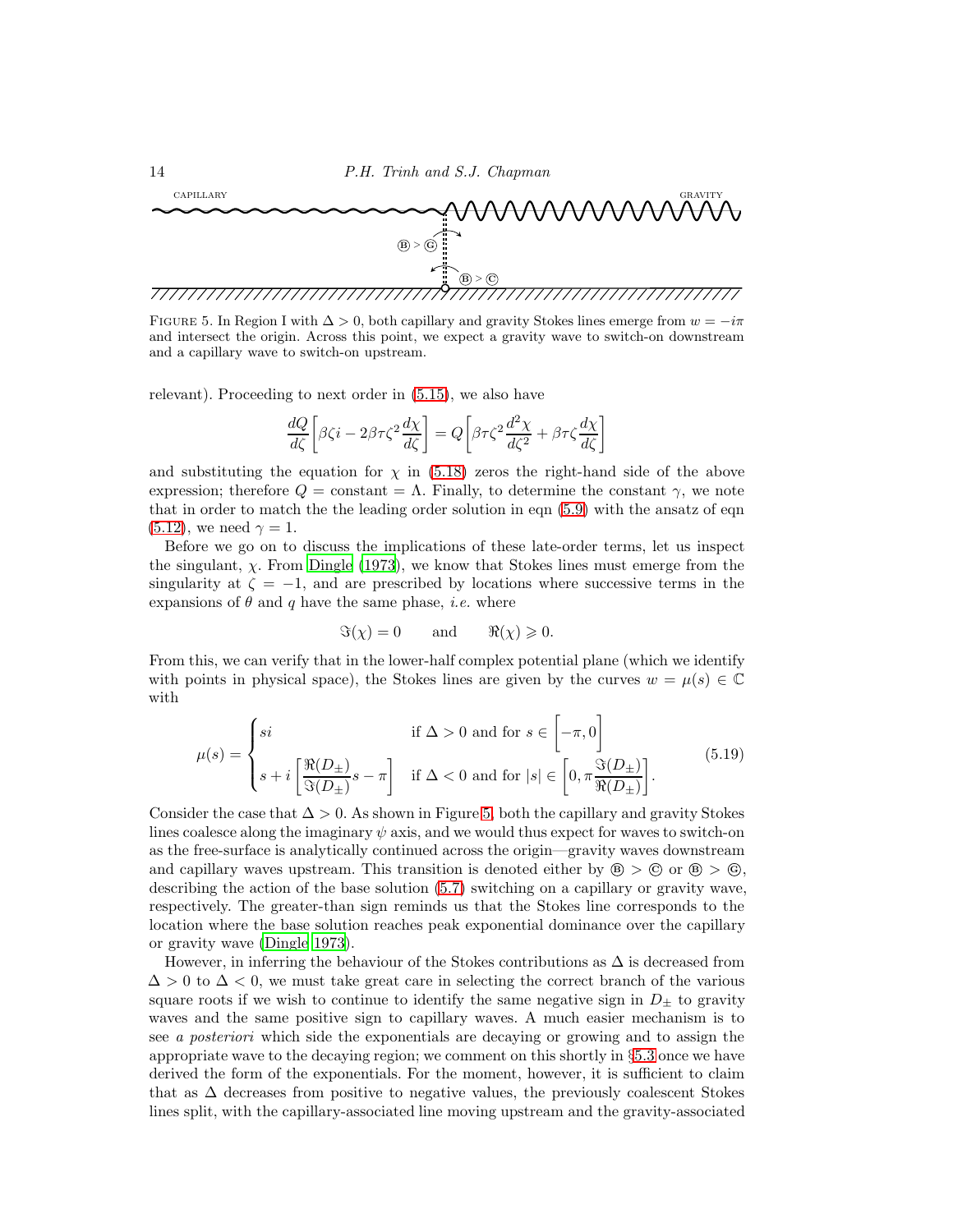

<span id="page-14-0"></span>FIGURE 6. In Region II with  $\Delta < 0$ , the capillary Stokes line moves upstream while the gravity Stokes line moves downstream. We again expect the switching-on of gravity and capillary waves, but because of the non-zero imaginary component of  $\chi$ , the waves are now exponentially decaying as they tend to infinity.

line moving downstream; this is shown in Figure [6.](#page-14-0) As the free-surface is analytically continued across these critical lines, we would again expect small waves to switch on, only now the waves decay in the far field.

In the next section, we will explicitly show how the Stokes Phenomenon actually occurs and moreover, we will establish the connection between the resultant waves and the lateorder terms of eqns  $(5.12)$  and  $(5.13)$ .

#### 5.2. Stokes smoothing

When an asymptotic expansion is truncated haphazardly, the error is generally algebraically small in  $\epsilon$ ; in order to observe the smooth switching-on of the waves as the Stokes line is crossed, we must instead truncate the expansions optimally, for which the error is exponentially small. In fact, for linear differential equations, seeking this remainder term is equivalent to performing a WKB analysis

To begin, we will truncate the asymptotic expansion in  $q$ ,

<span id="page-14-2"></span><span id="page-14-1"></span>
$$
q = \sum_{n=0}^{N-1} \epsilon^n q_n + R_N. \tag{5.20}
$$

Note that the expansions and corresponding expressions for  $\theta$  are also similarly done, but the fact that  $q_n \sim i\theta_n$  from [\(5.14\)](#page-12-6) allows us to work with only a single variable. Once the truncated sum  $(5.20)$  is substituted into eqns  $(5.5)$  and  $(5.6)$ , we get

$$
\mathcal{L}(R_{\mathcal{N}}; \epsilon) + \epsilon^{\mathcal{N}} \left[ \beta \tau i \left( \zeta^2 \frac{d^2 q_{\mathcal{N}-2}}{d \zeta^2} + \zeta \frac{dq_{\mathcal{N}-2}}{d \zeta} \right) - \beta \zeta \frac{dq_{\mathcal{N}-1}}{d \zeta} \right] + \epsilon^{\mathcal{N}+1} \beta \tau i \left[ \zeta^2 \frac{d^2 q_{\mathcal{N}-1}}{d \zeta^2} + \zeta \frac{q_{\mathcal{N}-1}}{d \zeta} \right] = 0, \quad (5.21)
$$

where the linear operator  $\mathcal L$  is defined by

$$
\mathcal{L}(R_{\mathcal{N}};\epsilon) \equiv \epsilon^2 \beta \tau i \left[ \zeta^2 \frac{d^2 R_{\mathcal{N}}}{d\zeta^2} + \zeta \frac{dR_{\mathcal{N}}}{d\zeta} \right] - \epsilon \beta \zeta \frac{dR_{\mathcal{N}}}{d\zeta} - iR_{\mathcal{N}}.\tag{5.22}
$$

In [\(5.21\)](#page-14-2), we can replace the  $\mathcal{O}(\epsilon^{\mathcal{N}})$  bracketed quantities with the right-hand side of eqn [\(5.15\)](#page-12-3), giving

<span id="page-14-3"></span>
$$
\mathcal{L}(R_{\mathcal{N}};\epsilon) \sim -\epsilon^{\mathcal{N}} \bigg[ i q_{\mathcal{N}} + \epsilon \beta \tau i \Big( \zeta^2 \frac{d^2 q_{\mathcal{N}-1}}{d\zeta^2} + \zeta \frac{dq_{\mathcal{N}-1}}{d\zeta} \Big) \bigg]. \tag{5.23}
$$

It is easily verified that the solution of the homogeneous equation  $\mathcal{L} = 0$  is  $R_N = Qe^{-\chi/\epsilon}$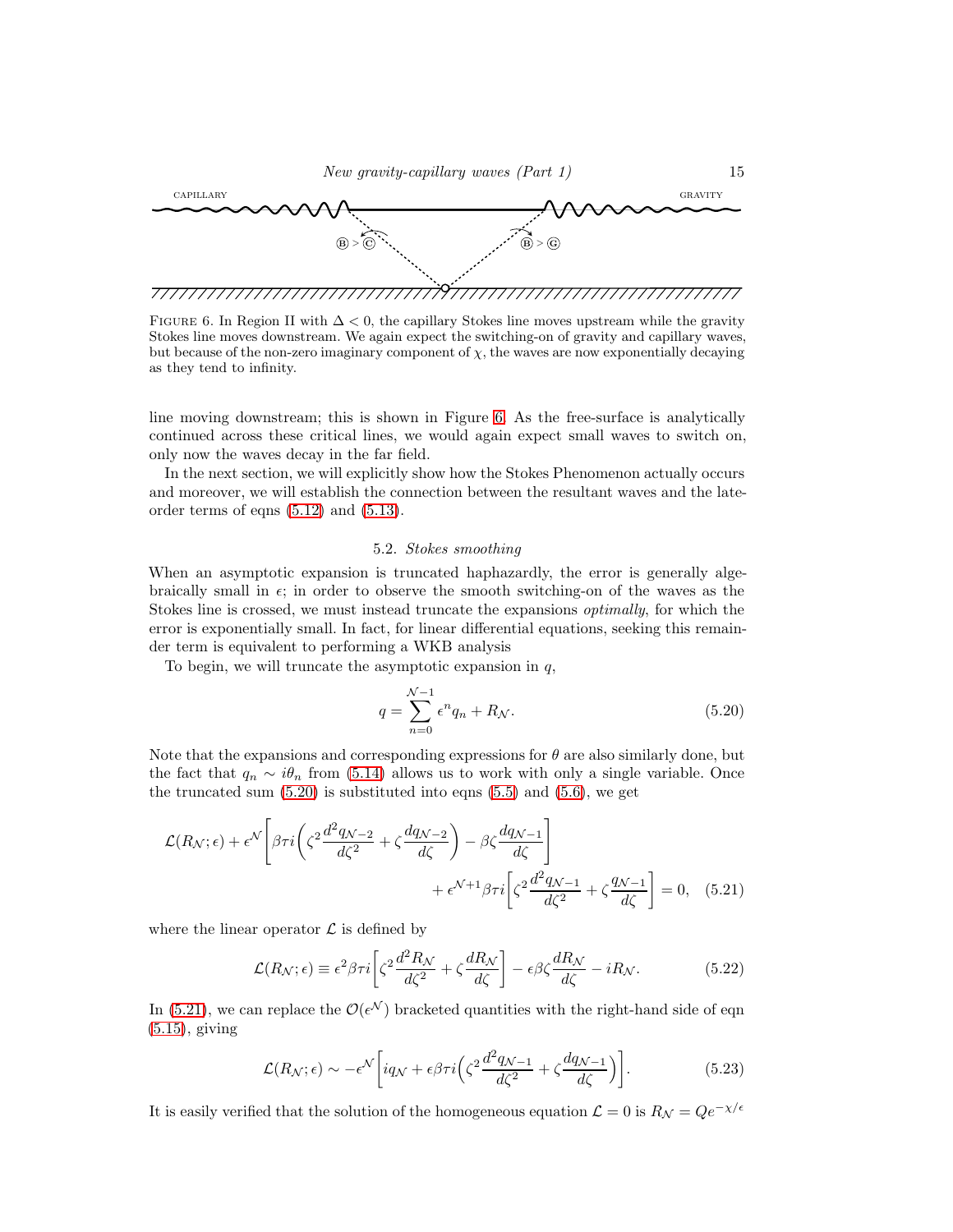and so to solve the inhomogeneous equation, we let

$$
R_{\mathcal{N}} = \mathcal{S} \left[ Q e^{-\chi/\epsilon} \right],
$$
  
\n
$$
\frac{dR_{\mathcal{N}}}{d\zeta} = \mathcal{S} \frac{d}{d\zeta} \left[ Q e^{-\chi/\epsilon} \right] + \frac{d\mathcal{S}}{d\zeta} \left[ Q e^{-\chi/\epsilon} \right],
$$
  
\n
$$
\frac{d^2 R_{\mathcal{N}}}{d\zeta^2} = \mathcal{S} \frac{d^2}{d\zeta^2} \left[ Q e^{-\chi/\epsilon} \right] + 2 \frac{d\mathcal{S}}{d\zeta} \left[ -\frac{\frac{d\chi}{d\zeta}}{\epsilon} Q e^{-\chi/\epsilon} + \frac{dQ}{d\zeta} e^{-\chi/\epsilon} \right] + \frac{d^2 \mathcal{S}}{d\zeta^2} Q e^{-\chi/\epsilon},
$$

where now  $S$  describes the *Stokes smoothing* parameter, which we expect to smoothly vary from zero to a constant across the Stokes line. When this ansatz for the remainder is substituted into the left hand-side (LHS) of [\(5.23\)](#page-14-3), we are only left with terms involving derivatives in  $S$  at leading order:

LHS of (5.23) 
$$
\sim -\epsilon Q e^{-\chi/\epsilon} \left[ \beta \zeta + 2\beta \tau i \zeta^2 \frac{d\chi}{d\zeta} \right] \frac{dS}{d\zeta},
$$

and switching to differentiation in  $\chi$  and using eqn [\(5.16\)](#page-12-7) to change the bracketed quantities, we then have

<span id="page-15-0"></span>LHS of (5.23) 
$$
\sim -\epsilon Q e^{-\chi/\epsilon} \left[ i + \beta \tau i \zeta^2 \left( \frac{d\chi}{d\zeta} \right)^2 \right] \frac{dS}{d\chi}.
$$
 (5.24)

Since we are interested in the limit that  $\epsilon$  tends to zero, and so the optimal truncation point,  $N$ , tends to infinity, we can substitute the late-orders ansatz of  $(5.12)$  into the right hand-side (RHS) of [\(5.23\)](#page-14-3), giving

<span id="page-15-1"></span>RHS of (5.23) 
$$
\sim -\frac{\epsilon^{\mathcal{N}}Q\Gamma(\mathcal{N}+\gamma)}{\chi^{\mathcal{N}+\gamma}} \left[i+\beta\tau i\zeta^2\left(\frac{d\chi}{d\zeta}\right)^2 \left\{\frac{\epsilon(\mathcal{N}+\gamma+1)}{\chi}\right\}\right].
$$
 (5.25)

The optimal truncation point is at  $\mathcal{N} \sim \lceil |\chi| / \epsilon \rceil$  (where adjacent terms in the expansion are roughly equal), so we will let  $\chi = re^{i\vartheta}$  and thus set  $\mathcal{N} = r/\epsilon + \rho$  where  $\rho \in [0,1)$ . Stirling's formula then gives

$$
\Gamma(\mathcal{N} + \gamma) = \Gamma(r/\epsilon + \rho + \gamma) \sim \sqrt{2\pi}e^{-r/\epsilon} \left(\frac{r^{\mathcal{N} + \gamma}}{\epsilon^{\mathcal{N}}}\right) \frac{r^{-1/2}}{\epsilon^{\gamma - 1/2}}.
$$

Changing the derivatives to

$$
\frac{d}{d\chi}=-\frac{ie^{-i\vartheta}}{r}\frac{d}{d\vartheta}
$$

gives from  $(5.24)$  and  $(5.25)$ ,

$$
\frac{dS}{d\vartheta}\left[i + \beta\tau i\zeta^2 \left(\frac{d\chi}{d\zeta}\right)^2\right] \sim \frac{\sqrt{2\pi r}}{\epsilon^{\gamma + 1/2}} \left[i + \beta\tau i\zeta^2 \left(\frac{d\chi}{d\zeta}\right)^2 \frac{1}{e^{i\vartheta}}\right] i \left(e^{-i\vartheta}\right)^{\frac{r}{\epsilon} + \rho + \gamma} e^{\frac{r}{\epsilon}e^{i\vartheta}} e^{-\frac{r}{\epsilon}} e^{i\vartheta}.
$$

The sum of the exponential factors on the right is exponentially small, except near the Stokes line  $\vartheta = 0$ . The critical scaling occurs with  $\vartheta = \sqrt{\epsilon \vartheta}$  and here,

$$
\exp\left\{-\frac{r}{\epsilon}\left(1-\cos\vartheta\right)+i\left(\frac{r\sin\vartheta}{\epsilon}-\vartheta\left(\frac{r}{\epsilon}+\rho+\gamma-1\right)+\frac{\pi}{2}\right)\right\}\n\sim \exp\left\{-\frac{r\overline{\vartheta}^2}{2}+\frac{\pi i}{2}+\mathcal{O}(\sqrt{\epsilon})\right\}.
$$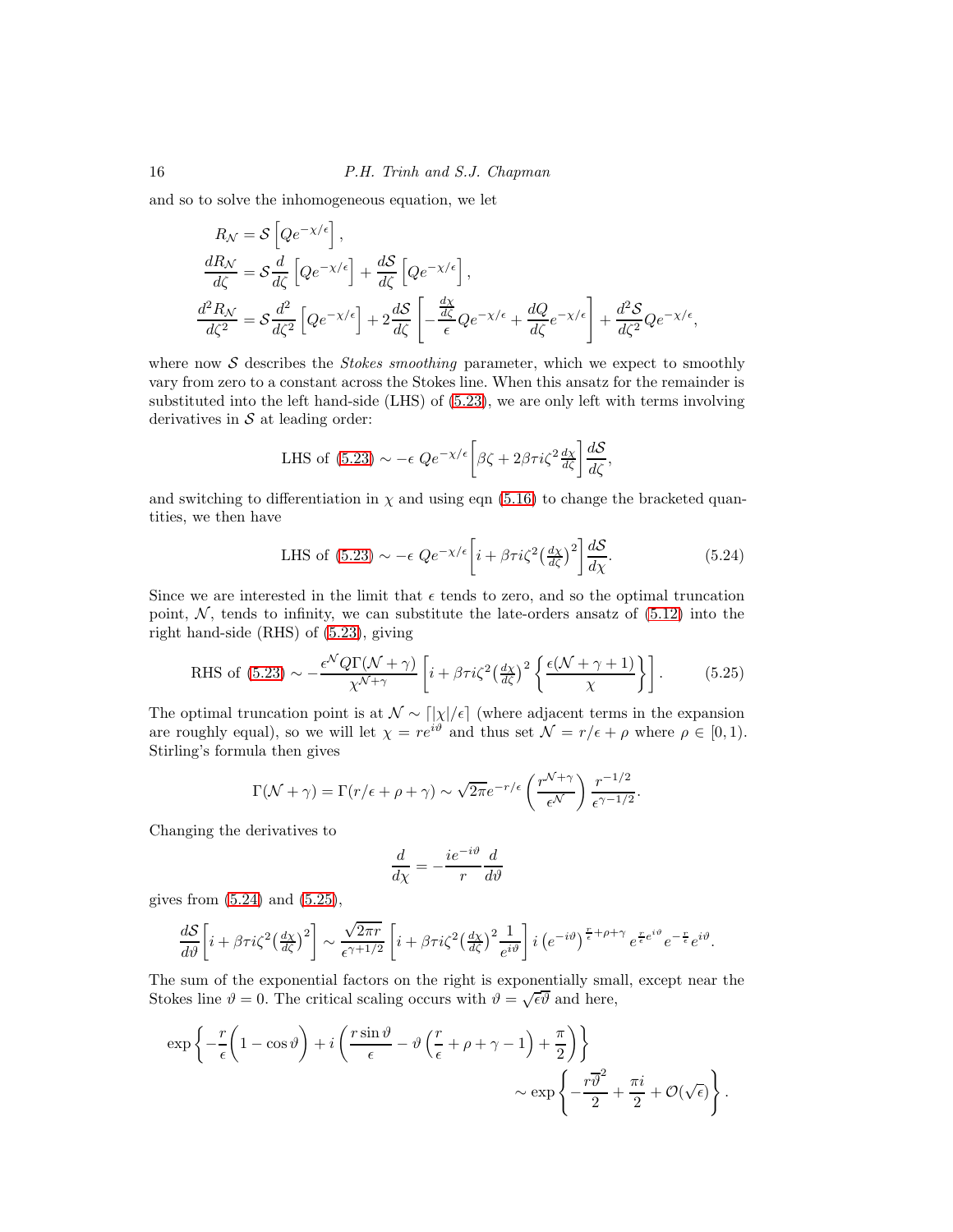In total then, we have the local change in the Stokes switching as

<span id="page-16-2"></span>
$$
\frac{dS}{d\overline{\vartheta}} \sim \frac{\sqrt{2\pi r}i}{\epsilon^{\gamma}} \exp\left(-\frac{r\overline{\vartheta}^{2}}{2}\right).
$$
 (5.26)

Integrating this expression across the Stokes line from  $\overline{\vartheta} = \infty$  (upstream) to  $\overline{\vartheta} = -\infty$ (downstream), we find that the jump in the remainder is

<span id="page-16-1"></span>
$$
\left[R_{\mathcal{N}}\right]_{\text{upstream}}^{\text{downstream}} \sim -\frac{2\pi i Q}{\epsilon^{\gamma}} e^{-\chi/\epsilon} \tag{5.27}
$$

and thus across the Stokes line, in a direction from upstream to downstream, the terms

<span id="page-16-0"></span>
$$
q_{\exp}^{\pm} \sim \frac{4\pi}{\epsilon^{\gamma}} \Im \left[ Q e^{-\chi_{\pm}/\epsilon} \right],\tag{5.28}
$$

$$
\theta_{\exp}^{\pm} \sim \frac{4\pi}{\epsilon^{\gamma}} \Im \left[ \Theta e^{-\chi_{\pm}/\epsilon} \right],\tag{5.29}
$$

are switched on and where, to derive the above expressions, we have added the contribution from analytic continuation into the lower-half plane (or simply, the complex conjugate of the contribution from the upper-half plane). Formulae [\(5.28\)](#page-16-0) and [\(5.29\)](#page-16-0) thus provide us with the important connection between the exponentially small waves and the late-order terms [\(5.12\)](#page-12-2). The apparent jump in the remainder, as given by [\(5.27\)](#page-16-1), is computed using an error function [\(5.26\)](#page-16-2); like the concepts of factorial over power divergence and optimal truncation, this smoothed remainder is another 'universal' property of singular pro[b](#page-22-27)lems (see Berry  $1989a,b$ )

In terms of  $\theta$ , we will denote the Stokes switching procedure as

Base series switches-on capillary wave: 
$$
\sum_{n} \epsilon^{n} \theta_{n} \xrightarrow[\text{Base series switches-on gravity wave:}
$$

$$
\sum_{n} \epsilon^{n} \theta_{n} \xrightarrow[\text{Bose}]{} \sum_{n} \epsilon^{n} \theta_{n} \xrightarrow[\text{Bose}]{} \sum_{n} \epsilon^{n} \theta_{n} - \theta_{\text{exp}}^{-},
$$

either indicating that the base series has switched on a capillary wave,  $\mathcal{B} > \mathcal{O}$ , or that the base series has switched on a gravity wave,  $\mathcal{B} > \mathcal{C}$ . Note that because the Stokes smoothing proceeded from  $\overline{\vartheta} = -\infty$  to  $\overline{\vartheta} = \infty$ , across the Stokes line in the direction of downstream-to-upstream, we then add the negation of the jump corresponding to the gravity wave.

We can finally return to our assertion in §[5.1](#page-11-4) about the selection of the branches of the various square roots and their association to the gravity or capillary waves. We first note from the expression for  $\chi$  in [\(5.18\)](#page-12-4) that when  $\zeta \in \mathbb{R}^+$ ,

<span id="page-16-3"></span>
$$
\chi_{\pm} = \left[ \pi \Re(D_{\pm}) - \Im(D_{\pm}) \log \zeta \right] + i \left[ \pi \Im(D_{\pm}) + \Re(D_{\pm}) \log \zeta \right]
$$

$$
= \left[ \pi \Re(D_{\pm}) + \Im(D_{\pm}) \phi \right] + i \left[ \pi \Im(D_{\pm}) - \Re(D_{\pm}) \phi \right], \tag{5.30}
$$

using  $\log \zeta = -\phi$ . Since the waves are given by [\(5.29\)](#page-16-0), and in particular, their amplitudes are scaled by  $e^{-\Re(\chi_{\pm})/\epsilon}$ , then when  $\Delta < 0$ , in order for the waves to decay as  $\phi \to \infty$ we need  $\Im(D_-) = -\sqrt{\Delta}/(2\tau)$  to be positive. Thus for  $\Delta < 0$ , we want  $\sqrt{\Delta} = -i\sqrt{|\Delta|}$ for gravity waves. A similar argument holds for assigning  $\sqrt{\Delta} = i \sqrt{|\Delta|}$  for the case of capillary waves. With these subtle details in mind, we see that the Stokes lines in Figure [6](#page-14-0) with  $\chi$  + and  $\chi$  – are indeed associated with capillary and gravity waves, respectively.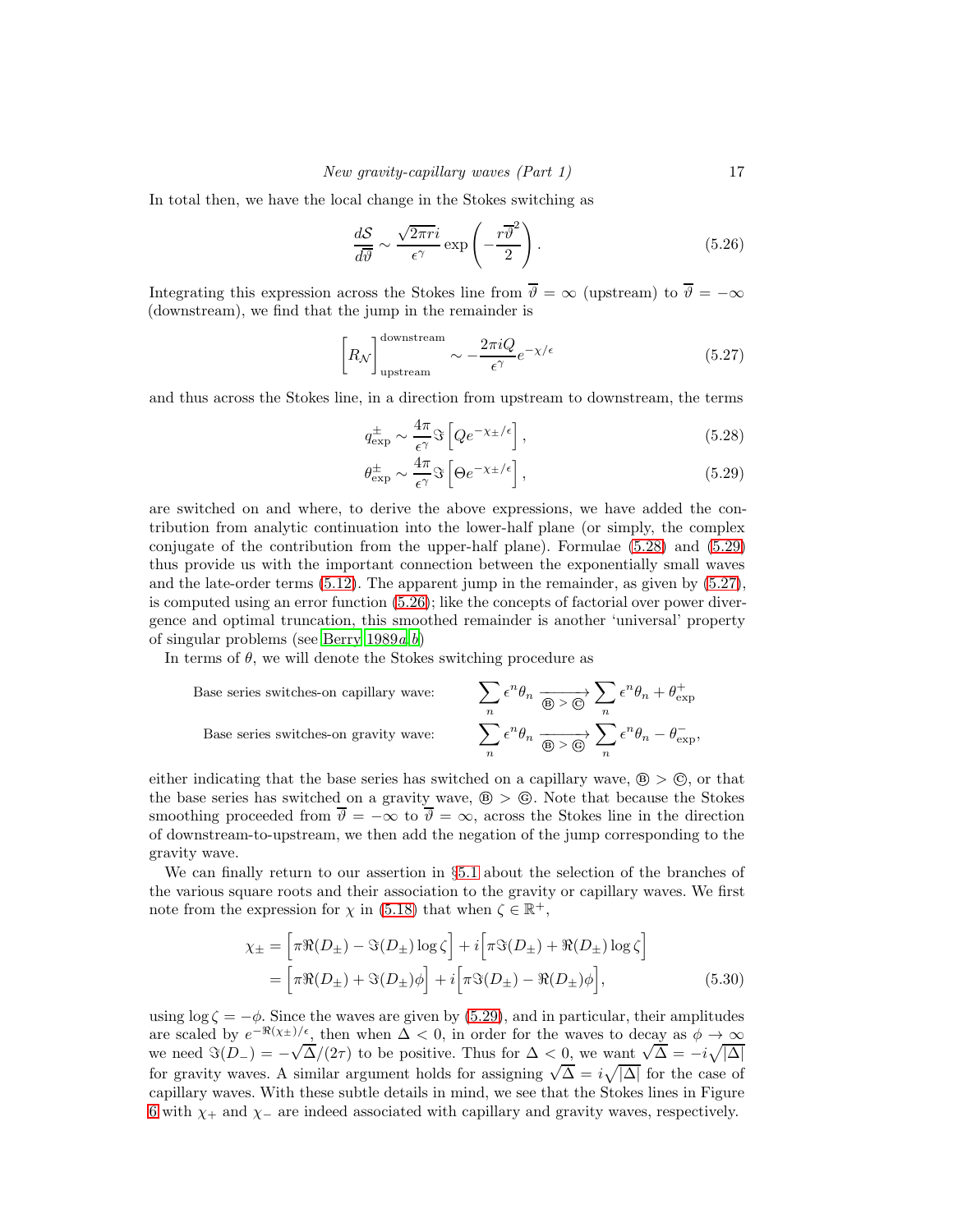### <span id="page-17-0"></span>18 P.H. Trinh and S.J. Chapman

#### 5.3. Determining  $Λ$  and the waves

The final step is to determine the unknown pre-factor  $Q = \Lambda$  of eqn [\(5.28\)](#page-16-0); to do this, we solve for the leading-order solution near the singularity  $\zeta = -a$  and match with the late-orders expression of eqn [\(5.12\)](#page-12-2), which is only valid far away from the singularity.

Near the singularity, a similar argument to the one used in deriving [\(5.14\)](#page-12-6) can be applied to simplify the problem. From [\(5.5\)](#page-11-0), we would like to evaluate

<span id="page-17-1"></span>
$$
q_{\text{inner}}(w) - i\theta_{\text{inner}}(w) = \frac{1}{2(\zeta + 1)} + \mathcal{H}[\theta_{\text{outer}}(\zeta)] \tag{5.31}
$$

as  $\zeta \to -1$ , where the indices help to remind us where the functions q and  $\theta$  are being evaluated. The left-hand side is evaluated near the singularity and thus involves the exact expressions for  $q(w)$  and  $\theta(w)$  in the inner limit. However, the integrand on the right hand side is integrated over the free-surface, far away from the singularity, thus it involves only the *outer* expansion of  $\theta(w)$ . But we know that substituting the outer expansion [\(5.7\)](#page-11-3) into the right-hand side of [\(5.31\)](#page-17-1) leads to

$$
q_{\text{inner}}(w) - i\theta_{\text{inner}}(w) = q_0 + \epsilon \mathscr{H}[\theta_1(\zeta)] + \epsilon^2 \mathscr{H}[\theta_2(\zeta)] + \mathcal{O}(\epsilon^3).
$$

Since the integrals are all finite for  $\zeta$  off the axis, the expansion on the right continues to be well-ordered near the singularity. Thus the leading-order inner solution satisfies

$$
q - i\theta \sim \frac{1}{2(\zeta + 1)},
$$

so that

$$
\theta \sim \frac{i}{2(\zeta + 1)} - iq,
$$
  
\n
$$
\frac{d\theta}{d\zeta} \sim \frac{-i}{2(\zeta + 1)^2} - i\frac{dq}{d\zeta},
$$
  
\n
$$
\frac{d^2\theta}{d\zeta^2} \sim \frac{i}{(\zeta + 1)^3} - i\frac{d^2q}{d\zeta^2}.
$$

Substituting these expressions for  $\theta$  into [\(5.6\)](#page-11-1) and simplifying gives

<span id="page-17-2"></span>
$$
\beta \epsilon \zeta \frac{dq}{d\zeta} + \beta \tau \epsilon^2 \left[ -i\zeta^2 \frac{d^2q}{d\zeta^2} - i\zeta \frac{dq}{d\zeta} - \frac{i\zeta}{2(\zeta+1)^2} + \frac{i\zeta^2}{(\zeta+1)^3} \right] = \frac{i}{2(\zeta+1)} - iq. \tag{5.32}
$$

The scalings for the inner region are given by setting  $\epsilon^n q_n \sim q_0$  with [\(5.7\)](#page-11-3) and [\(5.12\)](#page-12-2). This gives  $\zeta + 1 = i\epsilon \eta$  and  $q = -i\overline{q}/(2\epsilon)$  for inner variables  $\eta$  and  $\overline{q}$ . Using

$$
\frac{d}{d\zeta} = \frac{1}{i\epsilon} \frac{d}{d\eta},
$$

and primes to denote differentiation in  $\eta$ , we then have from eqn [\(5.32\)](#page-17-2):

$$
\beta \epsilon (-1) \left(\frac{1}{i\epsilon}\right) \left(\frac{-i}{2\epsilon}\right) \overline{q}' + \beta \tau \epsilon^2 \left[-i(-1)^2 \left(\frac{1}{i\epsilon}\right)^2 \left(\frac{-i}{2\epsilon}\right) \overline{q}'' - i(-1) \left(\frac{1}{i\epsilon}\right) \left(\frac{-i}{2\epsilon}\right) \overline{q}' - \frac{i(-1)}{2(i\epsilon)\tau^2} \right]
$$

$$
-\frac{i(-1)}{2(i\epsilon\eta)^2} + \frac{i(-1)^2}{(i\epsilon\eta)^3} \left[\frac{i}{2} - \frac{i}{2} \frac{1}{(i\epsilon\eta)} - i\left(\frac{-i}{2\epsilon}\right) \overline{q},\right]
$$

and after simplifying, this gives

$$
\frac{\beta}{2\epsilon}\overline{q}' + \frac{\beta\tau}{\epsilon}\left[\frac{1}{2}\overline{q}'' - \frac{1}{\eta^3} + \mathcal{O}(\epsilon)\right] = \frac{1}{2\epsilon\eta} - \frac{1}{2\epsilon}\overline{q},
$$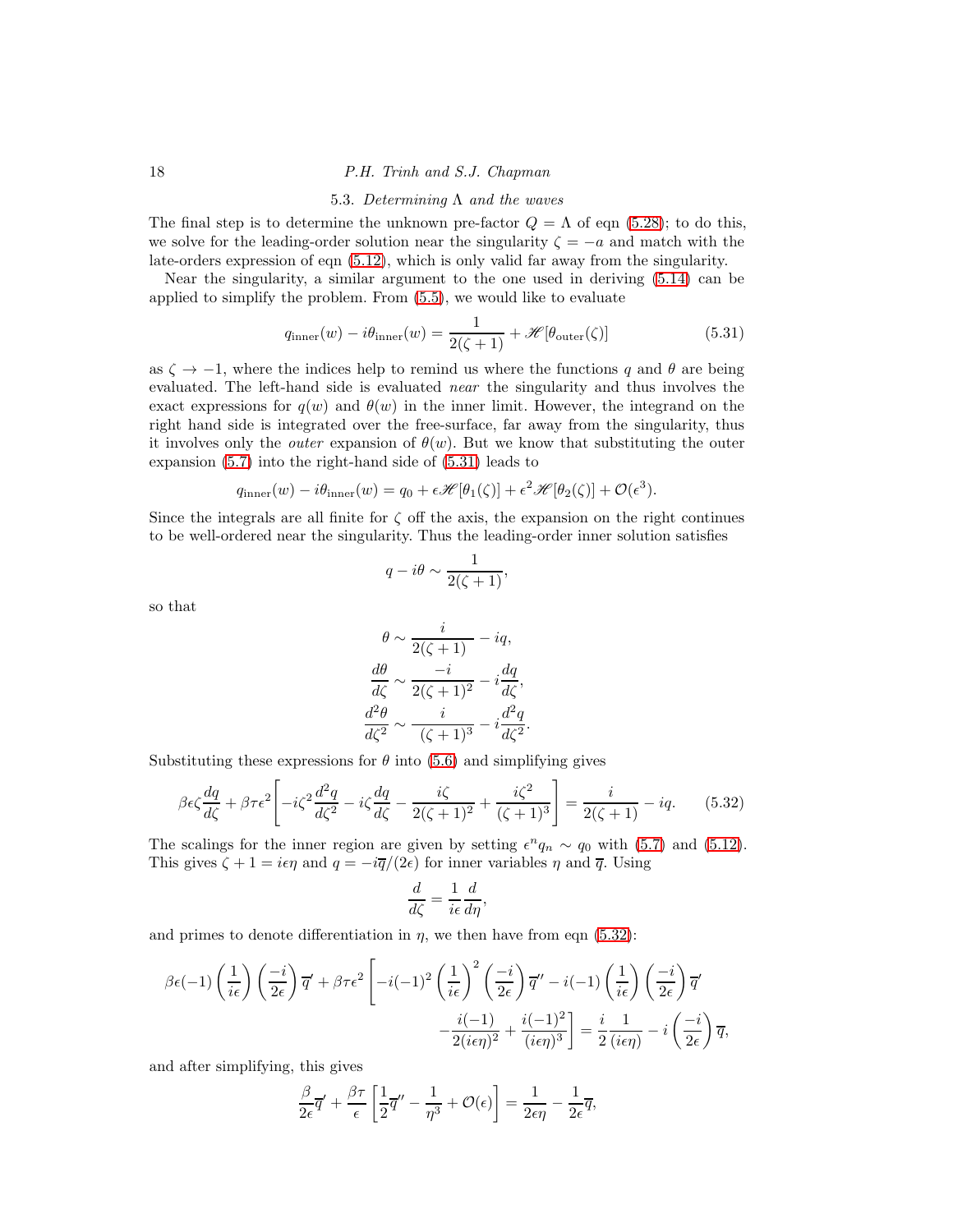so that the equation for the leading-order inner solution is

<span id="page-18-2"></span>
$$
\beta \overline{q}' + \beta \tau \left[ \overline{q}'' - \frac{2}{\eta^3} \right] = \frac{1}{\eta} - \overline{q}.
$$
 (5.33)

By examining the form of the outer ansatz [\(5.12\)](#page-12-2), we expect that in the limit that the inner solution tends to the outer region, it must also diverge like a factorial over power. If we write

$$
\overline{q} = \sum_{n=0}^{\infty} \frac{A_n \Gamma(n+1)}{\eta^{n+1}},
$$

as  $\eta \to \infty$ , this gives from [\(5.33\)](#page-18-2),

$$
-\sum_{n=1}^{\infty} \frac{A_{n-1}(n)\Gamma(n)}{\eta^{n+1}} + \beta \tau \left[ \sum_{n=2}^{\infty} \frac{A_{n-2}(n+1)n\Gamma(n+1)}{\eta^{n+1}} - \frac{2}{\eta^3} \right] = \frac{1}{\eta} - \sum_{n=0}^{\infty} \frac{A_n\Gamma(n+1)}{\eta^{n+1}}.
$$

In the limit that  $\eta \to \infty$ , the first three orders give

$$
1 - A_0 = 0 \qquad \qquad \Rightarrow \qquad A_0 = 1, \tag{5.34a}
$$

$$
-\beta A_0 \Gamma(1) = -A_1 \Gamma(2) \qquad \Rightarrow \qquad A_1 = \beta, \tag{5.34b}
$$

$$
-2\beta A_1 + \beta \tau [2A_0 - 2] = -2A_2 \qquad \Rightarrow \qquad A_2 = \beta^2, \qquad (5.34c)
$$

while for  $n \geqslant 3$ ,

<span id="page-18-3"></span><span id="page-18-1"></span><span id="page-18-0"></span>
$$
A_n = \beta \left( A_{n-1} - \tau A_{n-2} \right). \tag{5.35}
$$

Using  $D_{\pm}$  from [\(4.18\)](#page-10-2), we can show that the solution of the recurrence relation in [\(5.35\)](#page-18-3) is

<span id="page-18-5"></span>
$$
A_n = \frac{1}{\sqrt{\Delta}} \left\{ \left( \frac{1}{D_-} \right)^n - \left( \frac{1}{D_+} \right)^n \right\}
$$
 (5.36)

with  $\Delta$  given by [\(4.19\)](#page-10-4). In order to perform the matching between inner and outer expansions, we first note that

<span id="page-18-4"></span>
$$
\chi_{\pm} = -iD_{\pm}\log\left(-\zeta\right) \sim iD_{\pm}\left(\zeta + 1\right) = -D_{\pm}\epsilon\eta,\tag{5.37}
$$

and then matching is done by applying Van Dyke's [\(1975\)](#page-23-14) rule. The  $n<sup>th</sup>$  term of the outer solution (n.t.o), written in inner variables and re-expanded to one term (1.t.i) is

$$
q \xrightarrow{(n\text{t.o})} \epsilon^n q_n \sim \frac{\epsilon^n \Lambda \Gamma(n+1)}{\chi^{n+1}} \xrightarrow{(1\text{t.i})} \frac{(-1)^{n+1} \Lambda \Gamma(n+1)}{\epsilon D_{\pm}^{n+1} \eta^{n+1}} \tag{5.38}
$$

where we have used the inner limits of  $\chi$  from eqn [\(5.37\)](#page-18-4). Similarly, the leading-order term of the inner region (1.t.i), re-expanded to the  $n<sup>th</sup>$  term in the outer limit (n.t.o) has

$$
q \xrightarrow{(1.1.1)} \frac{-i}{2\epsilon} \overline{q} \xrightarrow{(n.1.0)} -\frac{i}{2\epsilon} \frac{A_n \Gamma(n+1)}{\eta^{n+1}},
$$

and using the exact solution of the recurrence relation in [\(5.36\)](#page-18-5) requires

<span id="page-18-6"></span>
$$
\Lambda = \pm \frac{i}{2} \frac{D_{\pm}}{\sqrt{\Delta}}.\tag{5.39}
$$

This completes our determination of all the components of the high-order terms of [\(5.12\)](#page-12-2), as well as the exponentials switched-on across Stokes lines from [\(5.28\)](#page-16-0)–[\(5.29\)](#page-16-0).

Indeed, from [\(5.14\)](#page-12-6), we know that  $\Theta = -iQ = -i\Lambda$ , and thus from [\(5.39\)](#page-18-6), we have

<span id="page-18-7"></span>
$$
\Theta = -i\Lambda = \pm \frac{1}{2} \left| \frac{D_{\pm}}{\sqrt{\Delta}} \right| \exp \left[ i \left( \text{Arg}(D_{\pm}) - \frac{\text{Arg}(\Delta)}{2} \right) \right]. \tag{5.40}
$$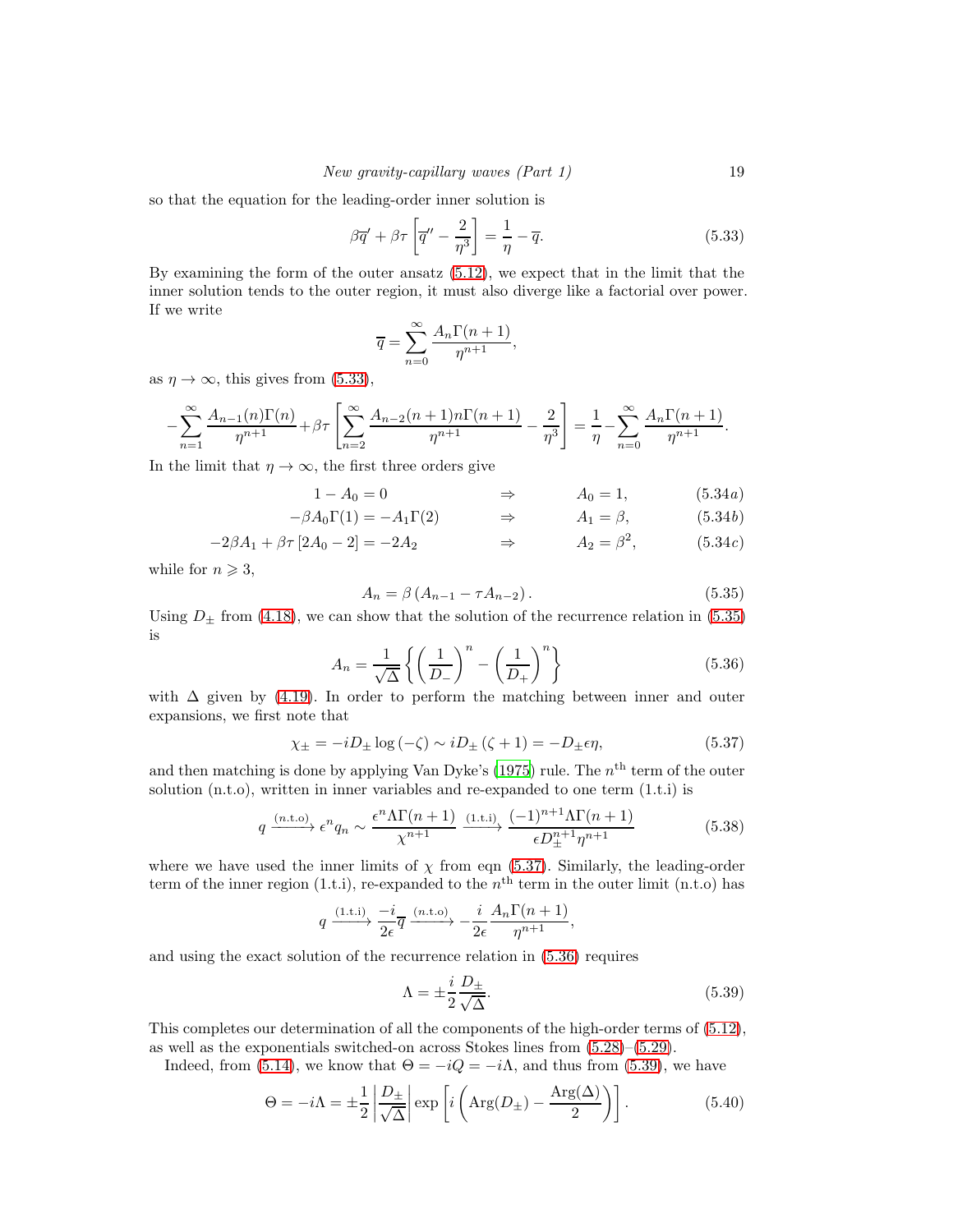#### 20 P.H. Trinh and S.J. Chapman

Remembering that we must set  $\Im(D_{\pm})\phi = -|\Im(D_{\pm})\phi|$  in order to ensure the proper branch of  $\sqrt{\Delta}$  is chosen, we may now combine the components of  $\chi$  [\(5.30\)](#page-16-3) and  $\Theta$  [\(5.40\)](#page-18-7) into the wave expression for  $\theta_{\text{exp}}$  [\(5.29\)](#page-16-0) to find that the amplitude of the waves are

<span id="page-19-0"></span>Amplitude of 
$$
\theta_{\exp} \sim \frac{2\pi\overline{\delta}}{\epsilon} \left| \frac{D_{\pm}}{\sqrt{\Delta}} \right| \exp \left[ -\frac{\pi\Re(D_{\pm})}{\epsilon} - \frac{|\Im(D_{\pm})\phi|}{\epsilon} \right]
$$
 (5.41)

after having multiplied by  $\delta$  (since we chose to drop primes following the expansion of [\(5.4\)](#page-11-5). A simple flux argument gives  $\pi\overline{\delta} = 2\delta$ , relating the step height in the physical and potential planes, and so we see that indeed the waves from the standard Fourier analysis [\(4.22\)](#page-10-5) are the same as the waves from the exponential asymptotics [\(5.41\)](#page-19-0).

#### 6. Discussion

What is the connection between the treatment of the low-Froude, low-Bond problem using traditional Fourier methods and our new methods in exponential asymptotics?

For both the Fourier method and the exponential asymptotics, the free-surface waves given in [\(4.22\)](#page-10-5) and [\(5.41\)](#page-19-0) are produced by deforming a path of integration through the relevant singularities—explicitly in Fourier-space for the former, and *implicitly* in the analytically continued domain for latter. We find, however, that when we use exponential asymptotics, concepts like the Stokes Phenomenon and optimal truncation can be clearly interpreted, but if one only sees the problem through Fourier-tinted glasses, then these equivalent notions remain well obfuscated.

Consider the case that  $\Delta > 0$ . The analysis by exponential asymptotics clearly indicates that the formation of the gravity and capillary waves occurs upon crossing the point  $\phi = 0$ on the free-surface, and this is reflected in the integration contour in the Fourier plane, which runs in the upper-half  $k$ -plane upstream, but switches into the lower-half  $k$ -plane downstream. However, for  $\Delta < 0$ , the exponential asymptotics clearly show that the capillary and gravity waves only appear on *either side* of the point  $\phi = 0$ . In particular, this seems to imply that for a small region near  $\phi = 0$ , the integration contour within Fourier space does not include the complex residue contributions of the four poles there are no waves after all! The connection between the optimal truncation and Stokes smoothing procedure with the standard linearised Fourier theory as  $\epsilon \to 0$  is no longer clear.

How do the infinitude of complex poles in the Fourier plane relate to the optimally truncated asymptotic solution? From [\(5.10\)](#page-12-0), the low-Froude, low-Bond solution has

<span id="page-19-2"></span>
$$
\theta = -\beta \epsilon \delta \left[ \frac{\zeta}{(\zeta + 1)^2} \right] + \mathcal{O}(\epsilon^2). \tag{6.1}
$$

This expression must be related to the infinite summation of the residues along the positive or negative imaginary axis of eqn [\(4.16\)](#page-9-1), which we write as

<span id="page-19-1"></span>
$$
\theta = -\beta \epsilon \delta \sum_{n=0}^{\infty} \left[ \frac{\beta_n}{\cos(\pi \beta_n) g'(i\beta_n)} \right] e^{-\beta_n \phi} + \mathcal{O}(e^{-\chi/\epsilon}), \tag{6.2}
$$

having multiplied by the size of the step  $\delta$ . As  $\epsilon \to 0$ , the complex roots  $\pm i\beta_n$  can be found by setting  $\beta_n = n + d$  so that from eqn [\(4.12\)](#page-7-5) we find

$$
d + \frac{1}{3}d^{3} + \mathcal{O}(d^{5}) = \beta^{2} \epsilon^{2} (n+d) \left[ 1 + \beta \tau \epsilon^{2} (n+d)^{2} + \mathcal{O}(\epsilon^{4}, d^{4}) \right],
$$

and d can be expanded as a (regular) perturbation series in powers of  $\epsilon$ . Now if we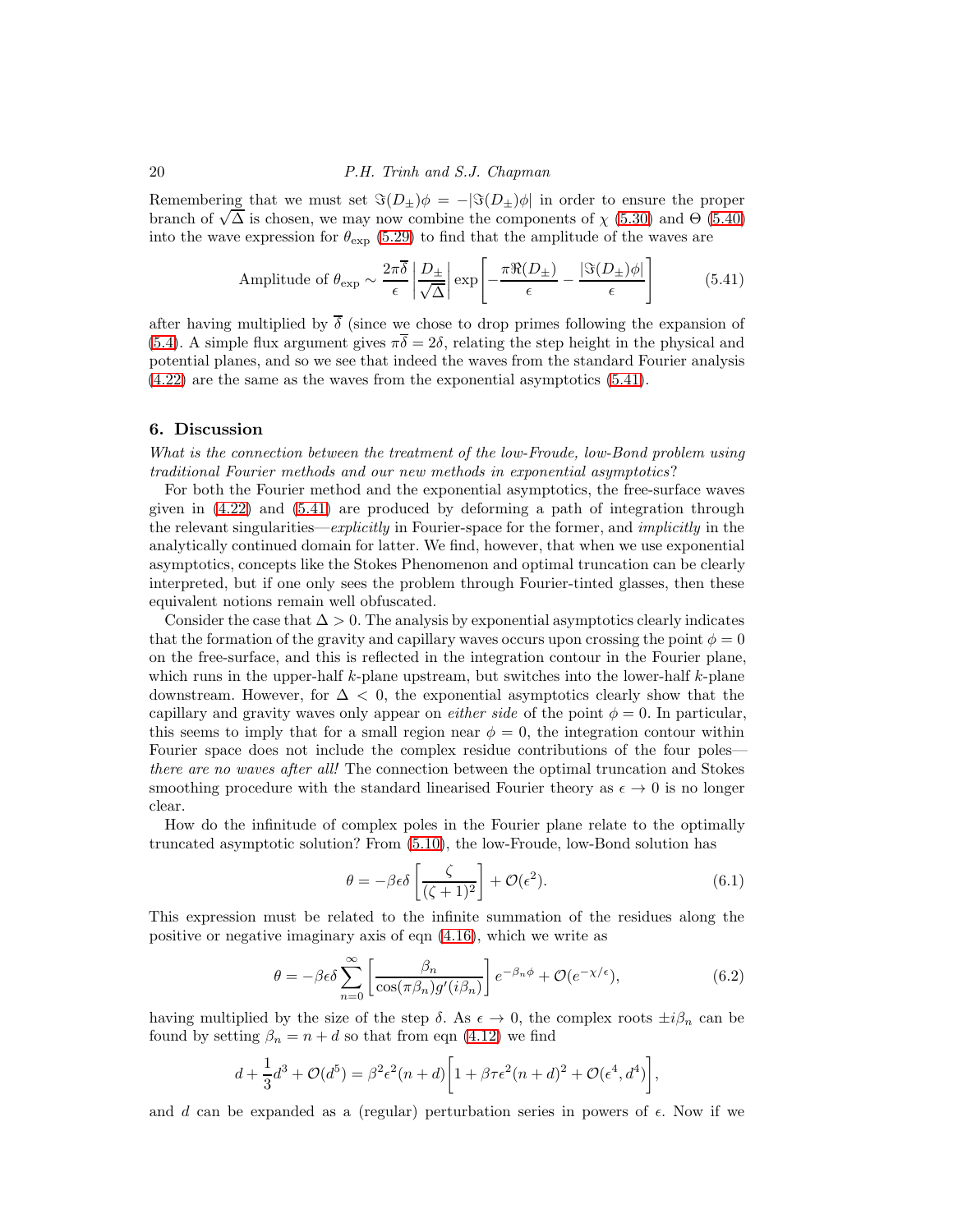substitute  $\beta_n \sim n$  back into eqn [\(6.2\)](#page-19-1), we find

$$
\theta = -\beta \epsilon \delta \sum_{n=0}^{\infty} (-1)^{n+1} n \zeta^n + \mathcal{O}(\epsilon^2),
$$

after making the substitution  $\zeta = e^{\phi}$ . In fact, we may truncate this sum at  $n = \mathcal{N}$  with

$$
\sum_{n=0}^{\mathcal{N}}(-1)^{n+1}n\zeta^{n} = \left[\frac{\zeta}{(\zeta+1)^{2}}\right] \left\{1 - (-\zeta)^{\mathcal{N}} + \mathcal{N}(-\zeta)^{\mathcal{N}} + (-1)^{\mathcal{N}}\mathcal{N}\zeta^{\mathcal{N}+1}\right\}.
$$

Then selecting  $\mathcal{N} \sim \log \epsilon / \log \zeta$ , we have

$$
\theta = -\beta \epsilon \delta \left[ \frac{\zeta}{(\zeta + 1)^2} \right] + \mathcal{O}(\epsilon^2).
$$

What we have thus shown is that by adding  $N$  of the residues along the imaginary axis, we can reconstruct the exact form of the leading-order term of the asymptotic approximation [\(6.1\)](#page-19-2) using only the leading order behaviour of  $\beta_n$ . For a general term of the optimally truncated approximation [\(5.20\)](#page-14-1), we would need to also truncate the expansion of each residue

$$
\beta_n = \beta_n^{(0)} + \epsilon \beta_n^{(1)} + \epsilon^2 \beta_n^{(2)} + \dots,
$$

and then add up a further truncated sum from eqn [\(6.2\)](#page-19-1) in order to retrieve the precise form. But because this involves a composite function of many truncated sums, the full process is likely to be excessively complicated. The exponential asymptotics indicates that the region near the center of the free surface should be wave free, and so we conclude that the infinite sum [\(6.2\)](#page-19-1) must be destructively interfering with the Fourier waves [\(4.22\)](#page-10-5) when  $\phi = \mathcal{O}(1)$ .

Ultimately, however, the bridge between Fourier analysis and exponential asymptotics becomes less important as we move on to study the nonlinear problem, where only the latter method is applicable. In the next part (Trinh  $&$  Chapman 2013), we will show how exponential asymptotics can be used without first linearising for small obstructions, thus providing an asymptotic approximation valid for  $\mathcal{O}(1)$  geometries. There, we shall see that the availability of multiple singularities in the geometry, coupled with the interplay of gravitational and cohesive effects, leads to the discovery of a remarkable set of new gravity-capillary waves.

#### <span id="page-20-0"></span>Appendix A. Linear classification of solutions

For the finite-depth flow in a channel of height  $\pi$ , the dispersion relation and its derivative can be written as

<span id="page-20-1"></span>
$$
g(k) = kF^2 - \tanh(\pi k)(Bk^2 + 1),
$$
\n(A1)

$$
g'(k) = F^2 - \text{sech}^2(\pi k)(Bk^2 + 1) - \tanh(\pi k)(2kB). \tag{A.2}
$$

The nature of the zeros of the dispersion relation provide a classification of the linearised solutions in the  $(F, B)$  plane. For all values of F and B,  $k = 0$  is a root of  $(A 1)$ , but it plays no role unless  $F = 1$ . There are an infinite number of purely imaginary roots at  $k = \pm i\beta_0, \pm i\beta_1, \ldots$  The relevant regions in the linear classification are shown in Figure [7.](#page-21-2)

First, consider Region I of the  $(F, B)$  plane. Here, the dispersion relation has four real roots:  $k = \pm k_0$  and  $k = \pm k_1$  where  $0 < k_0 < k_1$ ; clearly,  $k_0$  corresponds to the gravity waves and  $k_1$  to the capillary waves. Physically, we would expect capillary waves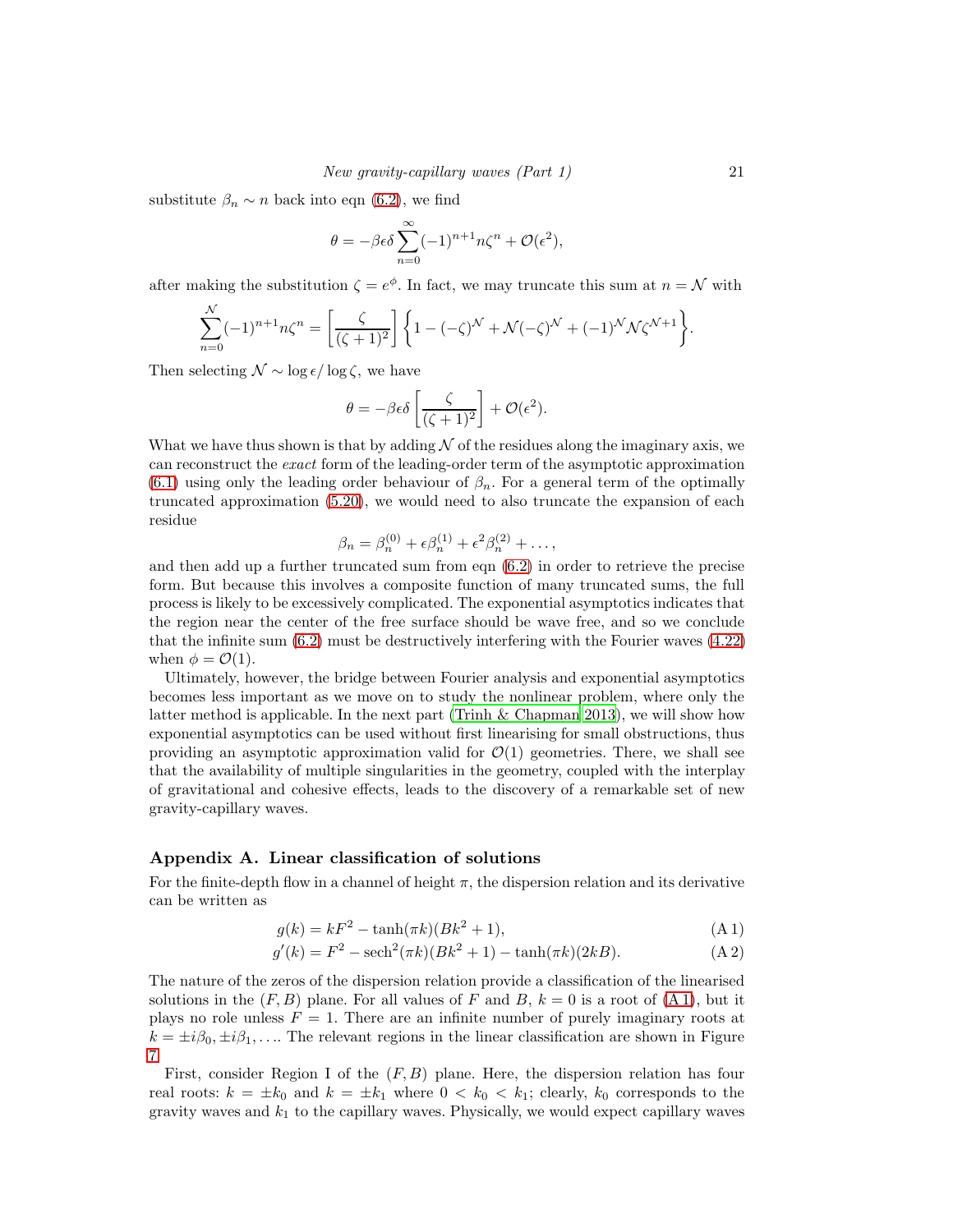

<span id="page-21-2"></span>FIGURE 7. The three regions in  $(F, B)$  space which distinguish the linearised solutions are shown on the left. The transitions between the different regions can be understood by following the movements of the four (possibly repeated) wavenumbers in the complex complex k-plane, shown on the right.

upstream and gravity waves downstream, and this subcritical region is the one relevant to Rayleigh's [\(1883\)](#page-23-0) fishing-pole problem.

As  $B \to 0$ ,  $\pm k_1 \to \pm \infty$  and only the gravity waves remain. Alternatively, if we hold  $F$  fixed and increase  $B$ , then the roots coalesce at a critical value (corresponding to the dispersion curve  $F = F_m$ ) and for B still larger, they split, forming four complex roots; here, we would expect localised solitary solutions. Physically, this bifurcation point corresponds to point where the group velocity of the wave equals the phase velocity, so that  $k_0 = k_1 = k^*$  and critical dispersion curve  $F = F_m$  is then defined by solving  $g(k^*) = g'(k^*) = 0.$ 

Next, suppose we begin again in Region I, hold  $B$  fixed, and increase  $F$ . Then we find that the two gravity roots coalesce at the origin, and then split, moving upwards and downwards on the imaginary axis. This bifurcation describes the more complex phenomena of the exponentially radiating waves of the fifth-order Korteweg-de Vries eqn.

Finally, if we begin in Region III with  $B > 1/3$ , and hold B fixed whilst decreasing  $F$ , we transition back to Region II. This corresponds to having the two capillary roots coalescing near the origin, and then splitting onto the imaginary axis.

#### REFERENCES

<span id="page-21-1"></span>Akylas, T. R. & Grimshaw, R. H. J. 1992 Solitary internal waves with oscillatory tails. *J. Fluid Mech.* 242, 279–298.

<span id="page-21-0"></span>Beale, J. T. 1991 Exact solitary water waves with capillary ripples at infinity. *Comm. Pure Appl. Math.* 44, 211–257.

<span id="page-21-3"></span>Berry, M. V. 1989*a* Stokes' phenomenon; smoothing a Victorian discontinuity. *Publ. Math. of the Institut des Hautes Etudes scientifique ´* 68, 211–221.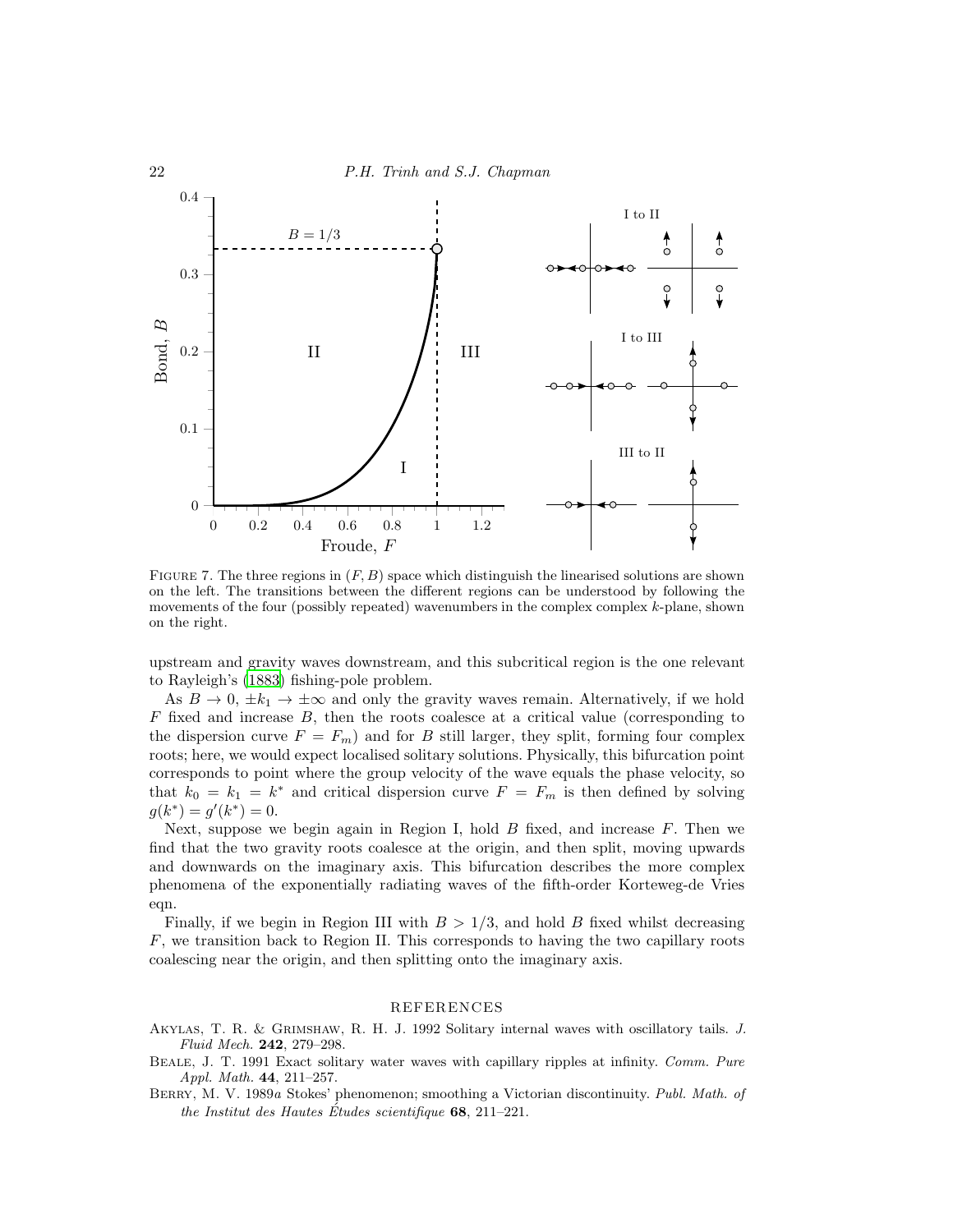- <span id="page-22-27"></span>Berry, M. V. 1989*b* Uniform asymptotic smoothing of Stokes discontinuities. *Proc. Roy. Soc. London* A 422, 7–21.
- <span id="page-22-10"></span>Boyd, J. P. 1998 *Weakly nonlocal solitary waves and beyond-all-orders asymptotics*. Kluwer Academic Publishers.
- <span id="page-22-15"></span>Boyd, J. P. 1999 The Devil's invention: Asymptotics, superasymptotics and hyperasymptotics. *Acta Applicandae* 56, 1–98.
- <span id="page-22-19"></span>Chapman, S. J., King, J. R. & Adams, K. L. 1998 Exponential asymptotics and Stokes lines in nonlinear ordinary differential equations. *Proc. R. Soc. Lond. A* 454, 2733–2755.
- <span id="page-22-13"></span>Chapman, S. J. & Mortimer, D. B. 2005 Exponential asymptotics and Stokes lines in a partial differential equation. *Proc. R. Soc. A* 461 (2060), 2385–2421.
- <span id="page-22-16"></span>Chapman, S. J. & Vanden-Broeck, J.-M. 2002 Exponential asymptotics and capillary waves. *SIAM J. Appl. Math.* 62 (6), 1872–1898.
- <span id="page-22-17"></span>CHAPMAN, S. J. & VANDEN-BROECK, J.-M. 2006 Exponential asymptotics and gravity waves. *J. Fluid Mech.* 567, 299–326.
- <span id="page-22-22"></span>Costin, O. 2008 *Asymptotics and Borel summability*, , vol. 141. Chapman & Hall/CRC.
- <span id="page-22-2"></span>Crapper, G. D. 1957 An exact solution for progressive capillary waves of arbitrary amplitude. *J. Fluid Mech.* 2 (6), 532–540.
- <span id="page-22-26"></span>Debnath, Lokenath 1994 *Nonlinear Water Waves*. Academic Press.
- <span id="page-22-4"></span>DIAS, F., MENASCE, D. & VANDEN-BROECK, J-M. 1996 Numerical study of capillary-gravity solitary waves. *Eur. J. Mech. B/Fluids* 15 (1), 17–36.
- <span id="page-22-3"></span>Dias, F. & Vanden-Broeck, J-M. 1993 Nonlinear bow flows with spray. *J. Fluid Mech.* 255, 91–102.
- <span id="page-22-14"></span>Dingle, R. B. 1973 *Asymptotic Expansions: Their Derivation and Interpretation*. Academic Press, London.
- <span id="page-22-0"></span>FORBES, L. K. 1983 Free-surface flow over a semi-circular obstruction, including the influence of gravity and surface tension. *J. Fluid Mech.* 127, 283–297.
- <span id="page-22-1"></span>Grandison, S. & Vanden-Broeck, J.-M. 2006 Truncation approximations for gravitycapillary free-surface flows. *J. Eng. Math.* 54, 89–97.
- <span id="page-22-9"></span>Grimshaw, R. 2010 *Asymptotic Methods in Fluid Mechanics: Survey and Recent Advances*, chap. Exponential Asymptotics and Generalized Solitary Waves, pp. 71–120. SpringerWienNewYork.
- <span id="page-22-8"></span>HUNTER, J. K. & SCHEURLE, J. 1988 Existence of perturbed solitary wave solutions to a model equation for water waves. *Physica D* 32, 253–268.
- <span id="page-22-7"></span>HUNTER, J. K. & VANDEN-BROECK, J.-M. 1983 Solitary and periodic gravity-capillary waves of finite amplitude. *J. Fluid Mech.* 134, 205–219.
- <span id="page-22-23"></span>King, A. C. & Bloor, M. I. G. 1987 Free-surface flow over a step. *J. Fluid. Mech.* 182, 193–208.
- <span id="page-22-24"></span>KING, A. C. & BLOOR, M. I. G. 1990 Free-surface flow of a stream obstructed by an arbitrary bed topography. *Q. J. Mech. appl. Math.* 43, 87–106.
- <span id="page-22-25"></span>Lamb, H. 1932 *Hydrodynamics*. Dover Publications.
- <span id="page-22-20"></span>LUSTRI, C. J., McCUE, S. W. & BINDER, B. J. 2012 Free surface flow past topography: A beyond-all-orders approach. *Eur. J. Appl. Math.* 1 (1), 1–27.
- <span id="page-22-5"></span>Maleewong, M., Asavanant, J. & Grimshaw, R. 2005*a* Free surface flow under gravity and surface tension due to an applied pressure distribution: I Bond number greater than one-third. *Theor. Comput. Fluid Dyn.* 19 (4), 237–252.
- <span id="page-22-6"></span>Maleewong, M., Asavanant, J. & Grimshaw, R. 2005*b* Free surface flow under gravity and surface tension due to an applied pressure distribution: II Bond number less than one-third. *Eur. J. Mech. B/Fluids* 24, 502–521.
- <span id="page-22-12"></span>MORTIMER, D. B. 2004 Exponential asymptotics and stokes lines in partial differential equations. PhD thesis, University of Oxford.
- <span id="page-22-11"></span>Ogilvie, T. F. 1968 Wave resistance: The low speed limit. *Tech. Rep.*. Michigan University, Ann Arbor.
- <span id="page-22-21"></span>Olde Daalhuis, A. B. 1999 On the computation of Stokes multipliers via hyperasymptotics. Resurgent functions and convolution integral equations. *Surikaisekikenkyusho Kokyuroku* (1088), 68–78.
- <span id="page-22-18"></span>Olde Daalhuis, A. B., Chapman, S. J., King, J. R., Ockendon, J. R. & Tew, R. H. 1995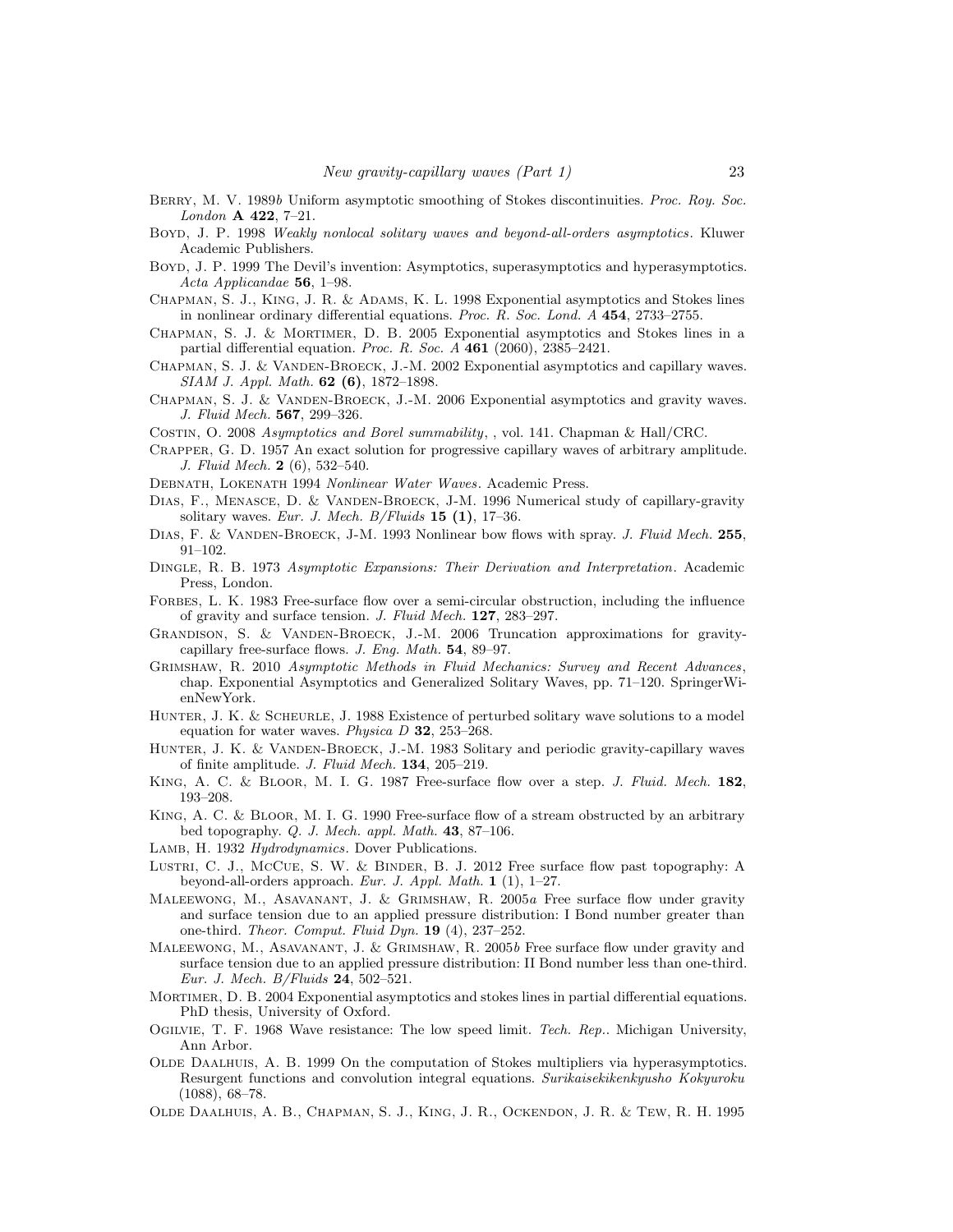Stokes Phenomenon and matched asymptotic expansions. *SIAM J. Appl. Math.* 55(6), 1469–1483.

<span id="page-23-7"></span>Pomeau, Y., Ramani, A. & Grammaticos, B. 1988 Structural stability of the Korteweg-de Vries solitons under a singular perturbation. *Physica D* 31, 127–134.

- <span id="page-23-0"></span>LORD RAYLEIGH 1883 The form of standing waves on the surface of running water. *Proc. Lond. Math. Soc.* 15, 69–78.
- <span id="page-23-1"></span>Russell, J. S. 1844 Report on waves. In *14th meeting of the British Association for the Advancement of Science* (ed. John Murray), pp. 311–390. London.
- <span id="page-23-5"></span>Schooley, A. H. 1960 Double, triple, and higher-order dimples in the profiles of wind-generated water waves in the capillary-gravity transition region. *J. Geophys. Res.* 65, 4075–4079.

<span id="page-23-12"></span>Stoker, J. J. 1957 *Water waves*. Interscience Publishers, Inc.

- <span id="page-23-8"></span>Sun, S. M. 1991 Existence of a generalized solitary wave solution for water with positive bond number less than 1/3. *J. Math. Anal. Appl.* 156, 471–504.
- <span id="page-23-2"></span>Thomson, Sir William (Baron Kelvin) 1871 Hydrokinetic solutions and observations. *Phil. Mag.* 42 (4), 374.
- <span id="page-23-9"></span>Trinh, P. H. 2010 *Asymptotic Methods in Fluid Mechanics: Survey and Recent Advances*, chap. Exponential Asymptotics and Stokes Line Smoothing for Generalized Solitary Waves, pp. 121–126. SpringerWienNewYork.
- <span id="page-23-15"></span>Trinh, P. H. & Chapman, S. J. 2013 New gravity-capillary waves at low speeds. Part 2: Nonlinear theory. *Submitted to J. Fluid Mech.* –
- <span id="page-23-10"></span>Trinh, P. H., Chapman, S. J. & Vanden-Broeck, J.-M. 2011 Do waveless ships exist? Results for single-cornered hulls. *J. Fluid Mech.* 685, 413–439.
- <span id="page-23-11"></span>Tuck, E. O. 1991 Ship-hydrodynamic free-surface problems without waves. *J. Ship Res.* 35 (4), 277–287.
- <span id="page-23-14"></span>Van Dyke, M. 1975 *Perturbation Methods in Fluid Mechanics: By Milton Van Dyke. Annotated Ed*. Parabolic Press.
- <span id="page-23-4"></span>Vanden-Broeck, J.-M. 2002 Wilton ripples generated by a moving pressure distribution. *J. Fluid Mech.* 451, 193–201.
- <span id="page-23-6"></span>VANDEN-BROECK, J.-M. & DIAS, F. 1992 Gravity-capillary solitary waves in water of infinite depth and related free-surface flows. *J. Fluid Mech.* 240, 549–557.
- <span id="page-23-3"></span>Wilton, J. R. 1915 On ripples. *Phil. Mag.* 29, 688–700.
- <span id="page-23-13"></span>Xie, X. & Tanveer, S. 2003 Rigorous results in steady finger selection in viscous fingering. *Archive for Rational Mechanics and Analysis* 166 (3), 219–286.